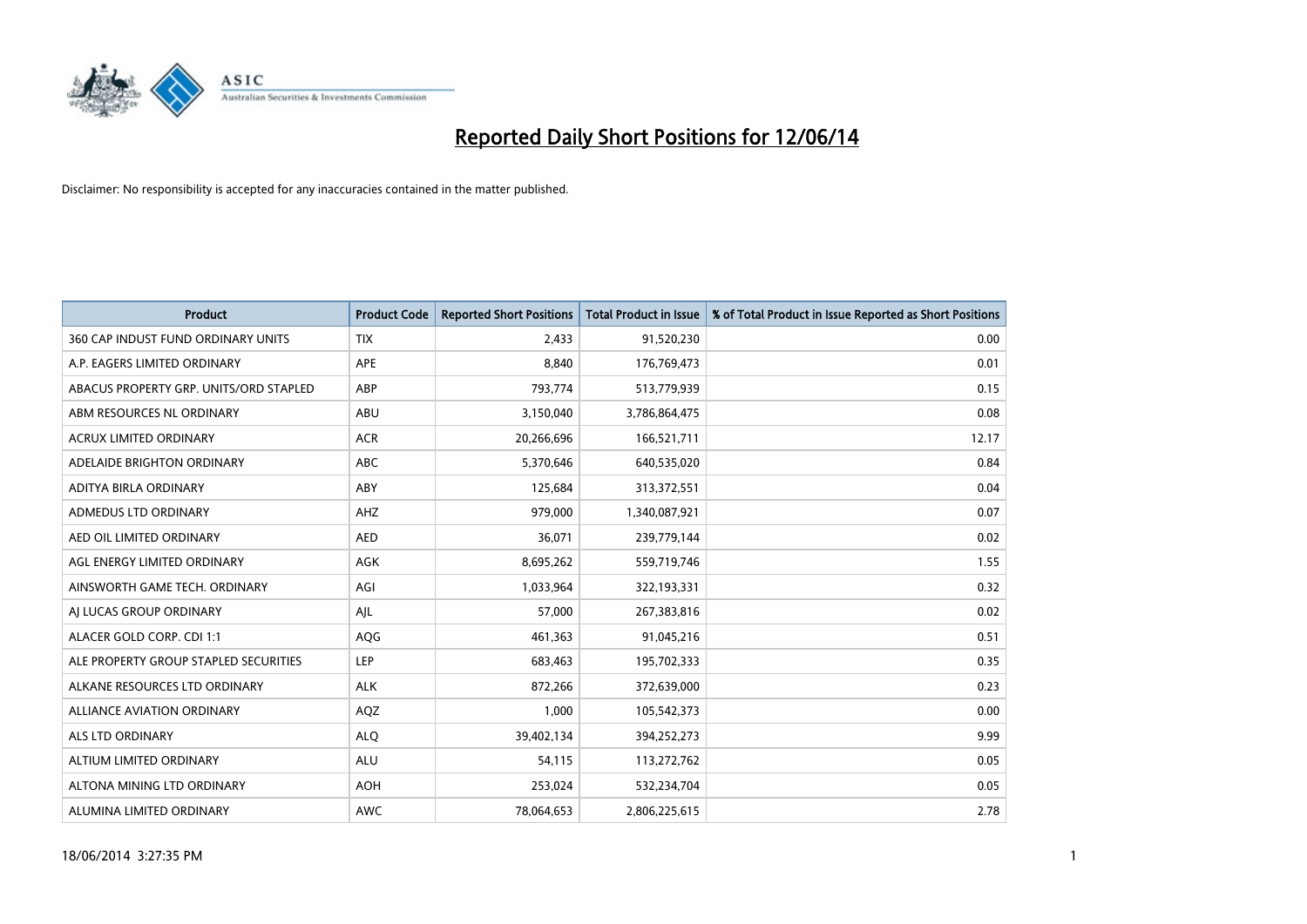

| <b>Product</b>                          | <b>Product Code</b> | <b>Reported Short Positions</b> | <b>Total Product in Issue</b> | % of Total Product in Issue Reported as Short Positions |
|-----------------------------------------|---------------------|---------------------------------|-------------------------------|---------------------------------------------------------|
| AMALGAMATED HOLDINGS ORDINARY           | AHD                 | 1,959                           | 157,859,301                   | 0.00                                                    |
| AMCOM TELECOMM. ORDINARY                | AMM                 | 2,454,653                       | 245,322,894                   | 1.00                                                    |
| AMCOR LIMITED ORDINARY                  | <b>AMC</b>          | 6,950,441                       | 1,206,684,923                 | 0.58                                                    |
| AMP CAPITAL CHINA ORDINARY UNITS        | AGF                 | 2,413,808                       | 374,593,484                   | 0.64                                                    |
| AMP LIMITED ORDINARY                    | AMP                 | 37,926,919                      | 2,957,737,964                 | 1.28                                                    |
| ANSELL LIMITED ORDINARY                 | <b>ANN</b>          | 5,749,355                       | 152,937,881                   | 3.76                                                    |
| ANTARES ENERGY LTD ORDINARY             | <b>AZZ</b>          | 454,147                         | 255,000,000                   | 0.18                                                    |
| ANZ BANKING GRP LTD ORDINARY            | ANZ                 | 12,373,059                      | 2,744,135,231                 | 0.45                                                    |
| APA GROUP STAPLED SECURITIES            | <b>APA</b>          | 21,447,360                      | 835,750,807                   | 2.57                                                    |
| APN NEWS & MEDIA ORDINARY               | <b>APN</b>          | 3,742,681                       | 1,029,041,356                 | 0.36                                                    |
| AQUARIUS PLATINUM. ORDINARY             | <b>AOP</b>          | 2,916,054                       | 1,464,310,359                 | 0.20                                                    |
| AQUILA RESOURCES ORDINARY               | <b>AQA</b>          | 4,589,454                       | 411,804,442                   | 1.11                                                    |
| ARAFURA RESOURCE LTD ORDINARY           | <b>ARU</b>          | $\overline{2}$                  | 441,270,644                   | 0.00                                                    |
| ARB CORPORATION ORDINARY                | ARP                 | 1,939,509                       | 72,493,302                    | 2.68                                                    |
| ARDENT LEISURE GROUP STAPLED SECURITIES | AAD                 | 6,356,525                       | 405,055,708                   | 1.57                                                    |
| ARENA REIT. ORDINARY UNITS              | <b>ARF</b>          | 7,000                           | 211,495,653                   | 0.00                                                    |
| ARGO INVESTMENTS ORDINARY               | ARG                 | 509                             | 661,673,597                   | 0.00                                                    |
| ARISTOCRAT LEISURE ORDINARY             | <b>ALL</b>          | 7,824,773                       | 551,418,047                   | 1.42                                                    |
| ARRIUM LTD ORDINARY                     | ARI                 | 20,868,940                      | 1,366,183,142                 | 1.53                                                    |
| ASCIANO LIMITED ORDINARY                | <b>AIO</b>          | 10,991,464                      | 975,385,664                   | 1.13                                                    |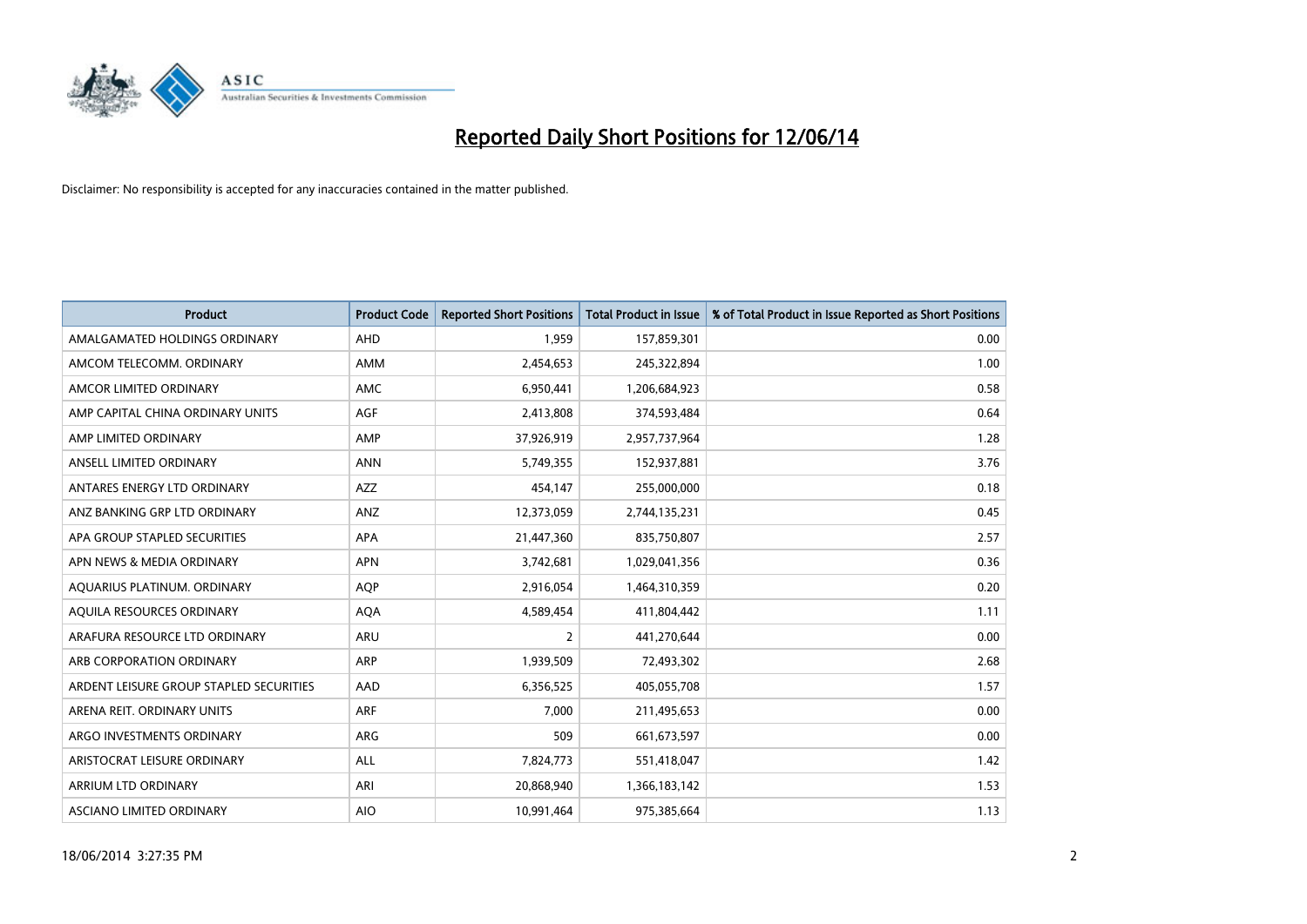

| <b>Product</b>                            | <b>Product Code</b> | <b>Reported Short Positions</b> | <b>Total Product in Issue</b> | % of Total Product in Issue Reported as Short Positions |
|-------------------------------------------|---------------------|---------------------------------|-------------------------------|---------------------------------------------------------|
| ASG GROUP LIMITED ORDINARY                | <b>ASZ</b>          | 568,838                         | 206,720,839                   | 0.28                                                    |
| ASPEN GROUP ORD/UNITS STAPLED             | <b>APZ</b>          | 18,646                          | 119,948,774                   | 0.02                                                    |
| ASTRO JAP PROP GROUP STAPLED US PROHIBIT. | AJA                 | 28,322                          | 67,211,752                    | 0.04                                                    |
| ASX LIMITED ORDINARY                      | ASX                 | 5,277,876                       | 193,595,162                   | 2.73                                                    |
| ATLAS IRON LIMITED ORDINARY               | <b>AGO</b>          | 88,298,815                      | 915,496,158                   | 9.64                                                    |
| ATRUM COAL NL ORDINARY                    | <b>ATU</b>          | 340,923                         | 76,305,842                    | 0.45                                                    |
| AUCKLAND INTERNATION ORDINARY             | AIA                 | 2,669                           | 1,190,484,097                 | 0.00                                                    |
| AURIZON HOLDINGS LTD ORDINARY             | AZJ                 | 33,939,310                      | 2,137,284,503                 | 1.59                                                    |
| <b>AURORA OIL &amp; GAS ORDINARY</b>      | <b>AUT</b>          | 597,881                         | 448,785,778                   | 0.13                                                    |
| AUSDRILL LIMITED ORDINARY                 | ASL                 | 27,296,825                      | 312,277,224                   | 8.74                                                    |
| AUSENCO LIMITED ORDINARY                  | AAX                 | 3,767,656                       | 168,449,799                   | 2.24                                                    |
| <b>AUSTAL LIMITED ORDINARY</b>            | ASB                 | 197,103                         | 346, 379, 377                 | 0.06                                                    |
| AUSTBROKERS HOLDINGS ORDINARY             | <b>AUB</b>          | 43,869                          | 59,955,596                    | 0.07                                                    |
| AUSTIN ENGINEERING ORDINARY               | ANG                 | 1,163,706                       | 84,274,004                    | 1.38                                                    |
| AUSTRALAND PROPERTY STAPLED SECURITY      | <b>ALZ</b>          | 570,019                         | 578,984,528                   | 0.10                                                    |
| AUSTRALIAN AGRICULT. ORDINARY             | AAC                 | 3,502,875                       | 532,474,721                   | 0.66                                                    |
| <b>AUSTRALIAN EDUCATION UNITS</b>         | <b>AEU</b>          | 13                              | 205,069,661                   | 0.00                                                    |
| AUSTRALIAN FOUNDAT, ORDINARY              | AFI                 | 100                             | 1,049,055,166                 | 0.00                                                    |
| AUSTRALIAN INFR LTD ORDINARY              | <b>AIX</b>          | 14,364                          | 620,733,944                   | 0.00                                                    |
| AUSTRALIAN PHARM. ORDINARY                | API                 | 10,747,569                      | 488,115,883                   | 2.20                                                    |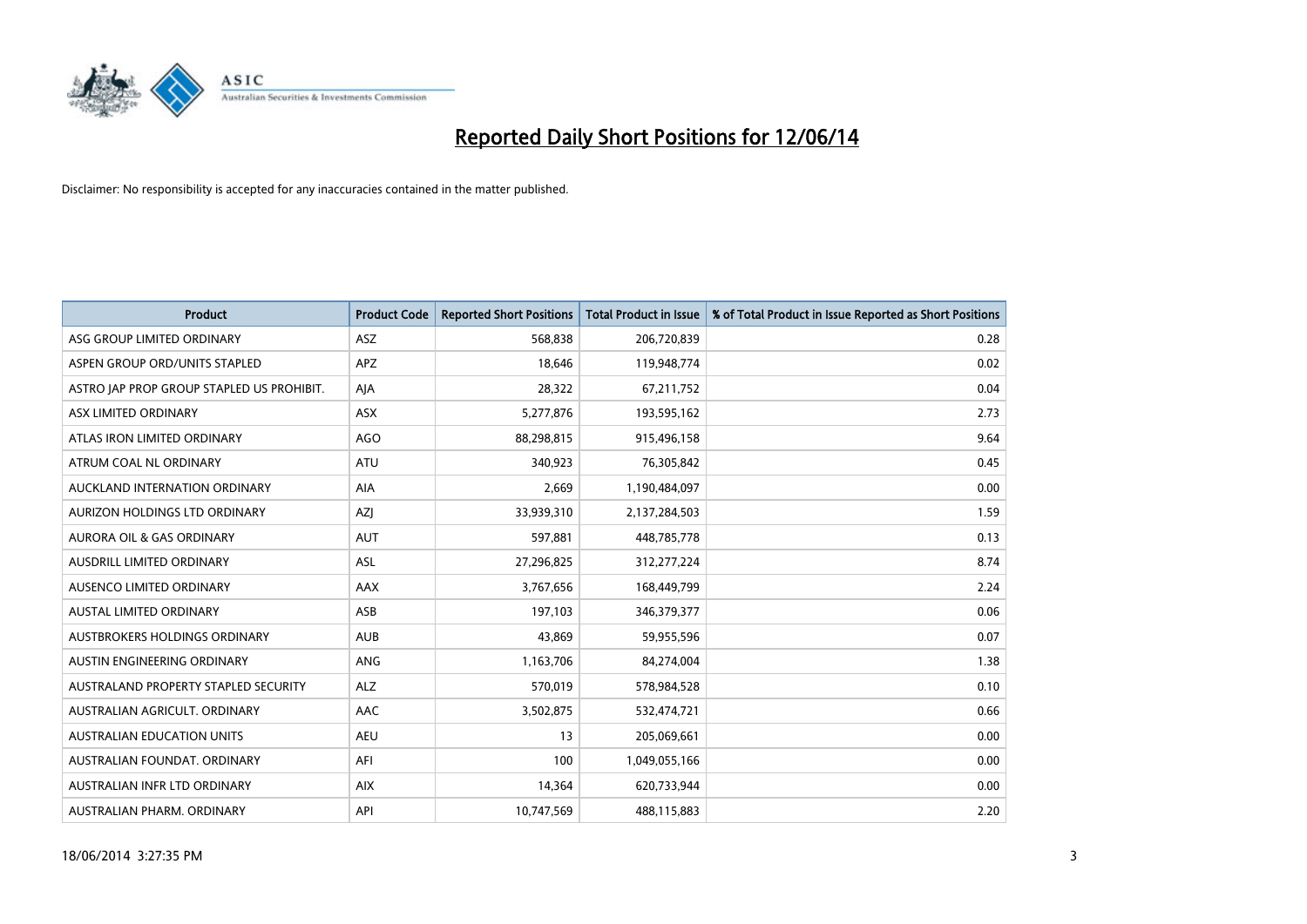

| <b>Product</b>                      | <b>Product Code</b> | <b>Reported Short Positions</b> | <b>Total Product in Issue</b> | % of Total Product in Issue Reported as Short Positions |
|-------------------------------------|---------------------|---------------------------------|-------------------------------|---------------------------------------------------------|
| AUTOMOTIVE HOLDINGS ORDINARY        | AHE                 | 191,981                         | 306,437,941                   | 0.06                                                    |
| AVEO GROUP STAPLED SECURITIES       | AOG                 | 10,517,973                      | 500,111,460                   | 2.10                                                    |
| AWE LIMITED ORDINARY                | <b>AWE</b>          | 2,482,974                       | 522,696,385                   | 0.48                                                    |
| AZONTO PET LTD ORDINARY             | APY                 | 1                               | 1,158,625,100                 | 0.00                                                    |
| AZUMAH RESOURCES ORDINARY           | AZM                 | 1                               | 356,189,096                   | 0.00                                                    |
| <b>BANDANNA ENERGY ORDINARY</b>     | <b>BND</b>          | 23,973,813                      | 528,481,199                   | 4.54                                                    |
| BANK OF QUEENSLAND. ORDINARY        | <b>BOO</b>          | 1,680,040                       | 362,516,534                   | 0.46                                                    |
| <b>BANNERMAN RESOURCES ORDINARY</b> | <b>BMN</b>          | 132,720                         | 324,938,790                   | 0.04                                                    |
| <b>BASE RES LIMITED ORDINARY</b>    | <b>BSE</b>          | 5,517,119                       | 561,840,029                   | 0.98                                                    |
| <b>BATHURST RES LTD. ORDINARY</b>   | <b>BRL</b>          | 6,999,540                       | 944,931,961                   | 0.74                                                    |
| BC IRON LIMITED ORDINARY            | <b>BCI</b>          | 3,580,746                       | 124,028,630                   | 2.89                                                    |
| BEACH ENERGY LIMITED ORDINARY       | <b>BPT</b>          | 15,889,957                      | 1,291,666,518                 | 1.23                                                    |
| BEADELL RESOURCE LTD ORDINARY       | <b>BDR</b>          | 30,781,533                      | 792,057,280                   | 3.89                                                    |
| <b>BEGA CHEESE LTD ORDINARY</b>     | <b>BGA</b>          | 711,865                         | 152,245,802                   | 0.47                                                    |
| BENDIGO AND ADELAIDE ORDINARY       | <b>BEN</b>          | 11,623,116                      | 433,908,388                   | 2.68                                                    |
| BENITEC BIOPHARMA ORDINARY          | <b>BLT</b>          | 67,250                          | 114,898,793                   | 0.06                                                    |
| BENTHAM IMF LTD ORDINARY            | <b>IMF</b>          | 4,343,357                       | 165,370,269                   | 2.63                                                    |
| BERKELEY RESOURCES ORDINARY         | <b>BKY</b>          | 239,702                         | 180,361,323                   | 0.13                                                    |
| BETASHARES ASX RES ETF UNITS        | <b>ORE</b>          | 517,432                         | 2,922,150                     | 17.71                                                   |
| BHP BILLITON LIMITED ORDINARY       | <b>BHP</b>          | 9,890,060                       | 3,211,691,105                 | 0.31                                                    |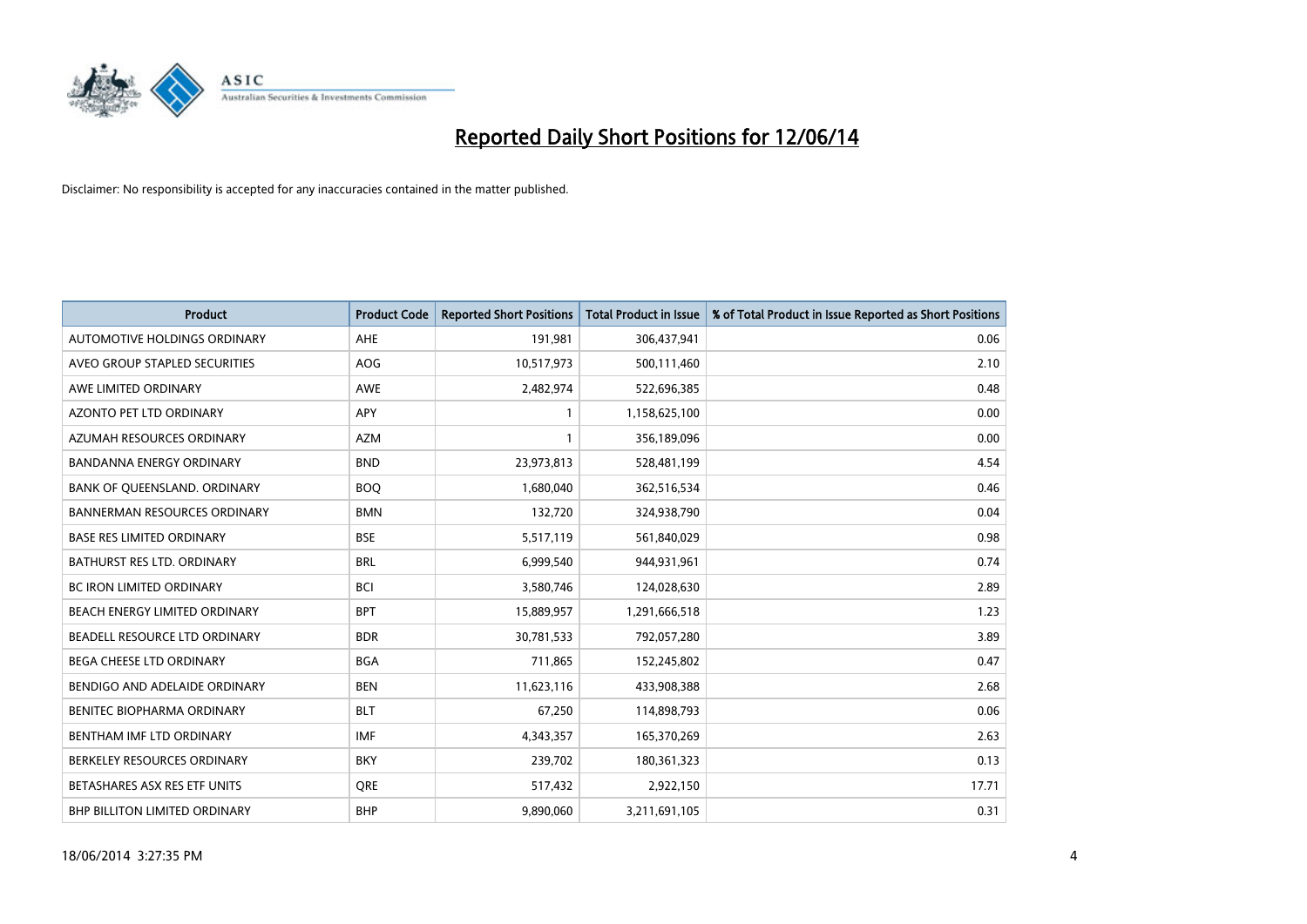

| <b>Product</b>                                | <b>Product Code</b> | <b>Reported Short Positions</b> | <b>Total Product in Issue</b> | % of Total Product in Issue Reported as Short Positions |
|-----------------------------------------------|---------------------|---------------------------------|-------------------------------|---------------------------------------------------------|
| <b>BIGAIR GROUP LIMITED ORDINARY</b>          | <b>BGL</b>          | 45,160                          | 172,872,340                   | 0.03                                                    |
| <b>BILLABONG ORDINARY</b>                     | <b>BBG</b>          | 14,425,539                      | 990,370,034                   | 1.46                                                    |
| <b>BIONOMICS LIMITED ORDINARY</b>             | <b>BNO</b>          | 97,670                          | 417,342,567                   | 0.02                                                    |
| <b>BLACKMORES LIMITED ORDINARY</b>            | <b>BKL</b>          | 7,360                           | 17,113,392                    | 0.04                                                    |
| <b>BLACKTHORN RESOURCES ORD US PROHIBITED</b> | <b>BTR</b>          | 231,029                         | 164,285,950                   | 0.14                                                    |
| <b>BLUESCOPE STEEL LTD ORDINARY</b>           | <b>BSL</b>          | 2,145,045                       | 558,848,896                   | 0.38                                                    |
| <b>BOART LONGYEAR ORDINARY</b>                | <b>BLY</b>          | 41,819,622                      | 461,163,412                   | 9.07                                                    |
| BORAL LIMITED. ORDINARY                       | <b>BLD</b>          | 20,847,775                      | 782,736,249                   | 2.66                                                    |
| <b>BRADKEN LIMITED ORDINARY</b>               | <b>BKN</b>          | 13,091,193                      | 171,027,249                   | 7.65                                                    |
| <b>BRAMBLES LIMITED ORDINARY</b>              | <b>BXB</b>          | 2,126,788                       | 1,562,945,947                 | 0.14                                                    |
| BREVILLE GROUP LTD ORDINARY                   | <b>BRG</b>          | 2,351,209                       | 130,095,322                   | 1.81                                                    |
| <b>BRICKWORKS LIMITED ORDINARY</b>            | <b>BKW</b>          | 67,426                          | 148,038,996                   | 0.05                                                    |
| <b>BROCKMAN MINING LTD ORDINARY</b>           | <b>BCK</b>          | 36                              | 8,381,982,131                 | 0.00                                                    |
| BT INVESTMENT MNGMNT ORDINARY                 | <b>BTT</b>          | 130,975                         | 282,727,073                   | 0.05                                                    |
| <b>BURU ENERGY ORDINARY</b>                   | <b>BRU</b>          | 17,234,043                      | 298,505,530                   | 5.77                                                    |
| <b>BWP TRUST ORDINARY UNITS</b>               | <b>BWP</b>          | 8,472,437                       | 634,395,195                   | 1.34                                                    |
| CABCHARGE AUSTRALIA ORDINARY                  | CAB                 | 9,415,886                       | 120,430,683                   | 7.82                                                    |
| CALIBRE GROUP LTD ORDINARY                    | <b>CGH</b>          | 2,293                           | 333,200,148                   | 0.00                                                    |
| CALTEX AUSTRALIA ORDINARY                     | <b>CTX</b>          | 1,647,412                       | 270,000,000                   | 0.61                                                    |
| CAPE LAMBERT RES LTD ORDINARY                 | <b>CFE</b>          | 496                             | 635,727,857                   | 0.00                                                    |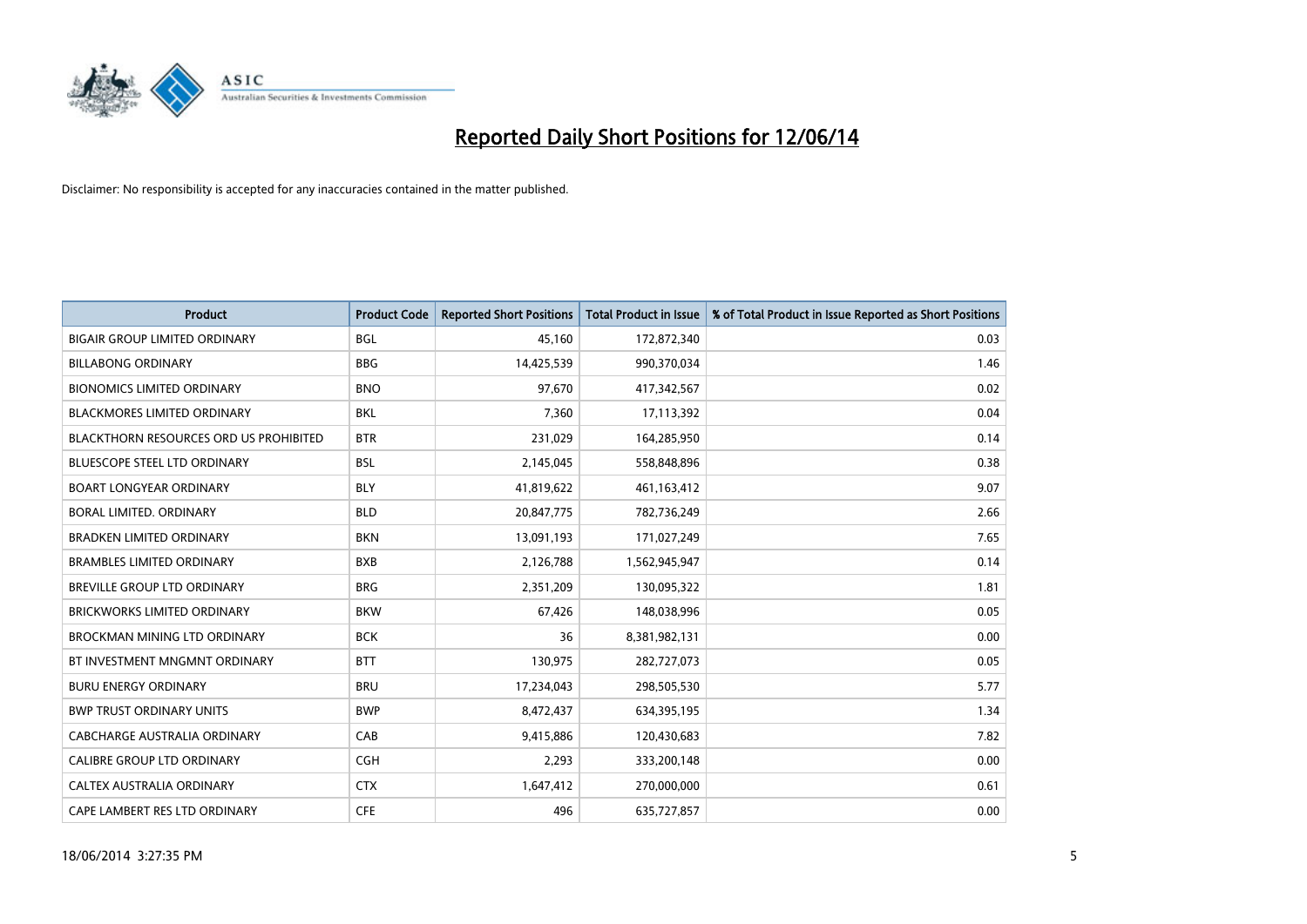

| <b>Product</b>                          | <b>Product Code</b> | <b>Reported Short Positions</b> | <b>Total Product in Issue</b> | % of Total Product in Issue Reported as Short Positions |
|-----------------------------------------|---------------------|---------------------------------|-------------------------------|---------------------------------------------------------|
| CAPITOL HEALTH ORDINARY                 | CAJ                 | 218,961                         | 431,180,115                   | 0.05                                                    |
| CARDNO LIMITED ORDINARY                 | <b>CDD</b>          | 6,753,334                       | 162,627,638                   | 4.15                                                    |
| CARINDALE PROPERTY UNIT                 | <b>CDP</b>          | 2,094                           | 70,000,000                    | 0.00                                                    |
| CARNARVON PETROLEUM ORDINARY            | <b>CVN</b>          | 185,691                         | 987,176,977                   | 0.02                                                    |
| CARSALES.COM LTD ORDINARY               | <b>CRZ</b>          | 6,755,872                       | 237,828,965                   | 2.84                                                    |
| <b>CASH CONVERTERS ORDINARY</b>         | CCV                 | 10,922,729                      | 428,886,124                   | 2.55                                                    |
| CEDAR WOODS PROP. ORDINARY              | <b>CWP</b>          | 158,257                         | 77,595,785                    | 0.20                                                    |
| CENTRAL PETROLEUM ORDINARY              | <b>CTP</b>          | 1,338,390                       | 348,718,957                   | 0.38                                                    |
| <b>CERAMIC FUEL CELLS ORDINARY</b>      | <b>CFU</b>          | 4,058                           | 2,478,608,474                 | 0.00                                                    |
| CFS RETAIL TRUST GRP STAPLED SECURITIES | <b>CFX</b>          | 69,000,754                      | 3,018,050,810                 | 2.29                                                    |
| CHALLENGER LIMITED ORDINARY             | <b>CGF</b>          | 1,477,853                       | 530,862,585                   | 0.28                                                    |
| CHANDLER MACLEOD LTD ORDINARY           | <b>CMG</b>          | 1                               | 547,985,086                   | 0.00                                                    |
| CHARTER HALL GROUP STAPLED US PROHIBIT. | <b>CHC</b>          | 456.629                         | 347,925,558                   | 0.13                                                    |
| <b>CHARTER HALL RETAIL UNITS</b>        | <b>COR</b>          | 11,436,477                      | 369,040,750                   | 3.10                                                    |
| <b>CHORUS LIMITED ORDINARY</b>          | <b>CNU</b>          | 98,769                          | 396,369,767                   | 0.02                                                    |
| COAL OF AFRICA LTD ORDINARY             | <b>CZA</b>          | 426                             | 1,048,368,613                 | 0.00                                                    |
| COALSPUR MINES LTD ORDINARY             | <b>CPL</b>          | 3,336,850                       | 641,394,435                   | 0.52                                                    |
| COBAR CONSOLIDATED ORDINARY             | CCU                 | 100,000                         | 329,715,353                   | 0.03                                                    |
| COCA-COLA AMATIL ORDINARY               | <b>CCL</b>          | 11,747,623                      | 763,590,249                   | 1.54                                                    |
| <b>COCHLEAR LIMITED ORDINARY</b>        | <b>COH</b>          | 10,420,213                      | 57,062,020                    | 18.26                                                   |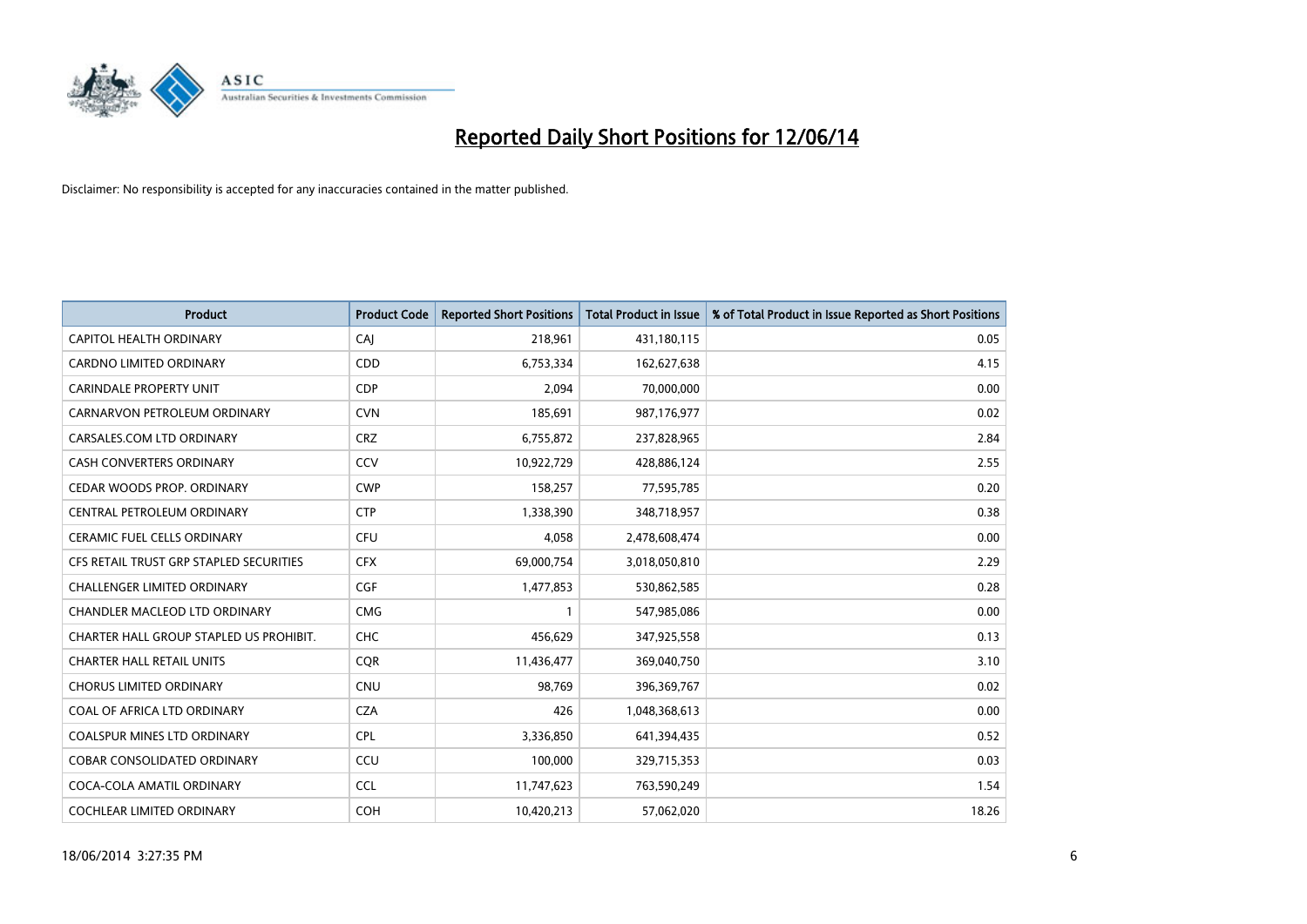

| <b>Product</b>                          | <b>Product Code</b> | <b>Reported Short Positions</b> | <b>Total Product in Issue</b> | % of Total Product in Issue Reported as Short Positions |
|-----------------------------------------|---------------------|---------------------------------|-------------------------------|---------------------------------------------------------|
| <b>COCKATOO COAL ORDINARY</b>           | <b>COK</b>          | 167,987                         | 4,560,196,928                 | 0.00                                                    |
| CODAN LIMITED ORDINARY                  | <b>CDA</b>          | 723,616                         | 176,969,924                   | 0.41                                                    |
| <b>COFFEY INTERNATIONAL ORDINARY</b>    | <b>COF</b>          | 7,994                           | 255,833,165                   | 0.00                                                    |
| <b>COKAL LTD ORDINARY</b>               | <b>CKA</b>          | 6,820                           | 471,103,926                   | 0.00                                                    |
| <b>COLLECTION HOUSE ORDINARY</b>        | <b>CLH</b>          | 2,152,135                       | 129,717,785                   | 1.66                                                    |
| <b>COLLINS FOODS LTD ORDINARY</b>       | <b>CKF</b>          | 16,481                          | 93,000,003                    | 0.02                                                    |
| COMMONWEALTH BANK, ORDINARY             | <b>CBA</b>          | 10,431,638                      | 1,621,319,194                 | 0.64                                                    |
| <b>COMPASS RESOURCES ORDINARY</b>       | <b>CMR</b>          | 7,472                           | 1,403,744,100                 | 0.00                                                    |
| COMPUTERSHARE LTD ORDINARY              | <b>CPU</b>          | 13,225,434                      | 556,203,079                   | 2.38                                                    |
| <b>COOPER ENERGY LTD ORDINARY</b>       | <b>COE</b>          | 2,293                           | 329,235,509                   | 0.00                                                    |
| <b>CORP TRAVEL LIMITED ORDINARY</b>     | <b>CTD</b>          | 209,222                         | 89,890,762                    | 0.23                                                    |
| <b>COVER-MORE GRP LTD ORDINARY</b>      | <b>CVO</b>          | 2,128,492                       | 317,750,000                   | 0.67                                                    |
| <b>CREDIT CORP GROUP ORDINARY</b>       | <b>CCP</b>          | 305,810                         | 46,131,882                    | 0.66                                                    |
| <b>CROMWELL PROP STAPLED SECURITIES</b> | <b>CMW</b>          | 17,950,134                      | 1,727,280,850                 | 1.04                                                    |
| <b>CROWE HORWATH AUS ORDINARY</b>       | <b>CRH</b>          | 486,877                         | 273,005,429                   | 0.18                                                    |
| CROWN RESORTS LTD ORDINARY              | <b>CWN</b>          | 4,241,621                       | 728,394,185                   | 0.58                                                    |
| <b>CSG LIMITED ORDINARY</b>             | CSV                 | 233,598                         | 278,973,075                   | 0.08                                                    |
| <b>CSL LIMITED ORDINARY</b>             | <b>CSL</b>          | 603,757                         | 478,179,966                   | 0.13                                                    |
| <b>CSR LIMITED ORDINARY</b>             | <b>CSR</b>          | 14,571,639                      | 506,000,315                   | 2.88                                                    |
| <b>CUDECO LIMITED ORDINARY</b>          | CDU                 | 9,428,551                       | 234,583,408                   | 4.02                                                    |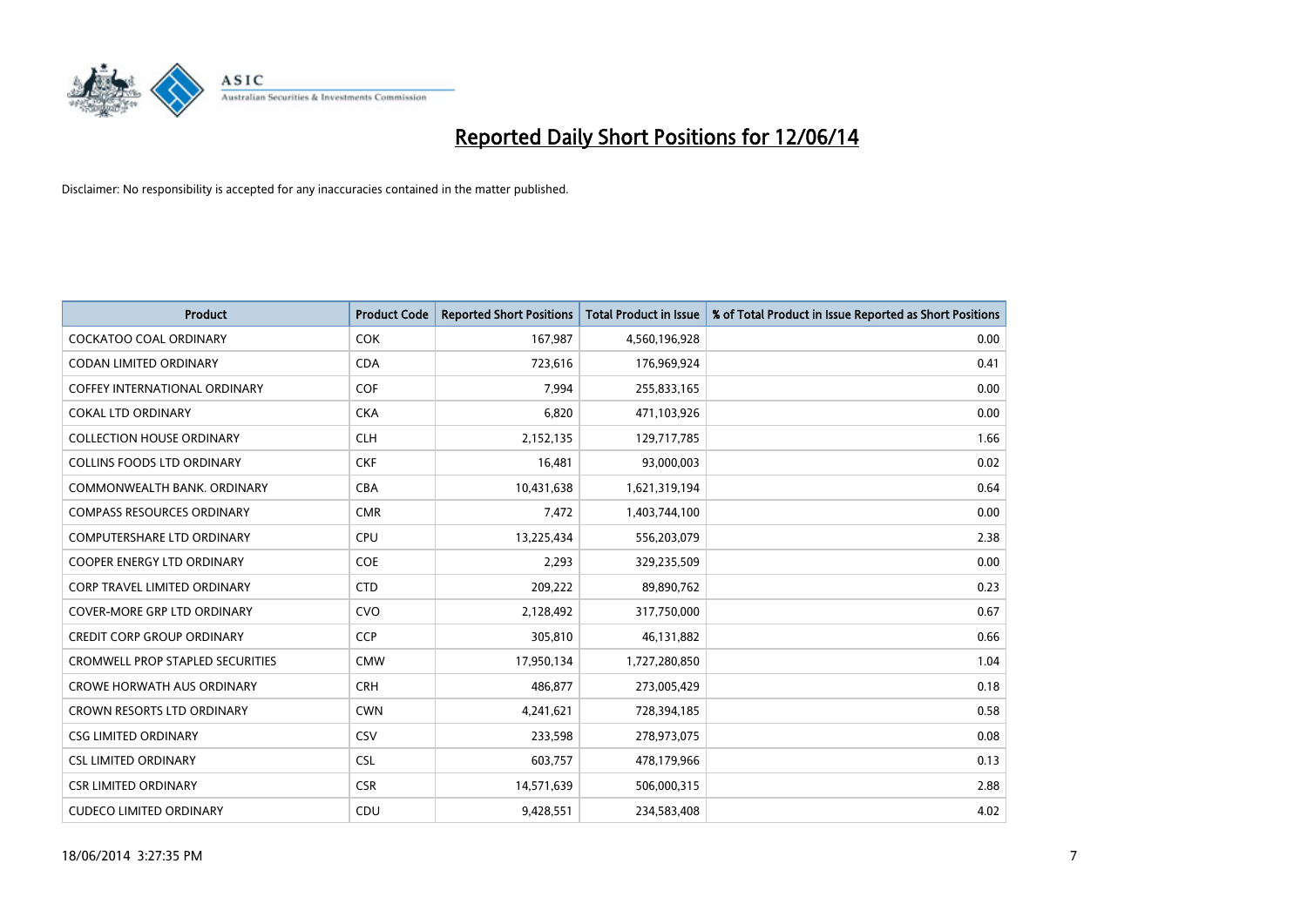

| <b>Product</b>                       | <b>Product Code</b> | <b>Reported Short Positions</b> | <b>Total Product in Issue</b> | % of Total Product in Issue Reported as Short Positions |
|--------------------------------------|---------------------|---------------------------------|-------------------------------|---------------------------------------------------------|
| DART ENERGY LTD ORDINARY             | <b>DTE</b>          | 691,208                         | 1,108,752,733                 | 0.06                                                    |
| DATA#3 LIMITED ORDINARY              | <b>DTL</b>          | 306,274                         | 153,974,950                   | 0.20                                                    |
| DAVID JONES LIMITED ORDINARY         | <b>DJS</b>          | 9,975,725                       | 537,137,845                   | 1.86                                                    |
| <b>DECMIL GROUP LIMITED ORDINARY</b> | <b>DCG</b>          | 1,298,418                       | 168,657,794                   | 0.77                                                    |
| DEEP YELLOW LIMITED ORDINARY         | <b>DYL</b>          | 840                             | 1,617,041,367                 | 0.00                                                    |
| DEXUS PROPERTY GROUP STAPLED UNITS   | <b>DXS</b>          | 17,440,850                      | 5,433,110,810                 | 0.32                                                    |
| DICK SMITH HLDGS ORDINARY            | <b>DSH</b>          | 16,204,578                      | 236,511,364                   | 6.85                                                    |
| DISCOVERY METALS LTD ORDINARY        | <b>DML</b>          | 1,315,235                       | 644,039,581                   | 0.20                                                    |
| DOMINO PIZZA ENTERPR ORDINARY        | <b>DMP</b>          | 2,129,839                       | 85,915,713                    | 2.48                                                    |
| DONACO INTERNATIONAL ORDINARY        | <b>DNA</b>          | 4,087,477                       | 460,178,463                   | 0.89                                                    |
| DORAY MINERALS LTD ORDINARY          | <b>DRM</b>          | 822                             | 163,326,768                   | 0.00                                                    |
| DOWNER EDI LIMITED ORDINARY          | <b>DOW</b>          | 16,222,010                      | 435,399,975                   | 3.73                                                    |
| DRAGON MINING LTD ORDINARY           | <b>DRA</b>          | 147                             | 88,840,613                    | 0.00                                                    |
| DRILLSEARCH ENERGY ORDINARY          | <b>DLS</b>          | 20,434,914                      | 432,965,895                   | 4.72                                                    |
| DUET GROUP STAPLED US PROHIBIT.      | <b>DUE</b>          | 7,205,601                       | 1,317,809,323                 | 0.55                                                    |
| DULUXGROUP LIMITED ORDINARY          | <b>DLX</b>          | 1,217,383                       | 381,093,950                   | 0.32                                                    |
| <b>DWS LTD ORDINARY</b>              | <b>DWS</b>          | 158,547                         | 132,362,763                   | 0.12                                                    |
| ECHO ENTERTAINMENT ORDINARY          | <b>EGP</b>          | 11,197,693                      | 825,672,730                   | 1.36                                                    |
| <b>ELDERS LIMITED ORDINARY</b>       | <b>ELD</b>          | 19,825,545                      | 455,013,329                   | 4.36                                                    |
| ELEMENTAL MINERALS ORDINARY          | ELM                 | 134,737                         | 305,063,391                   | 0.04                                                    |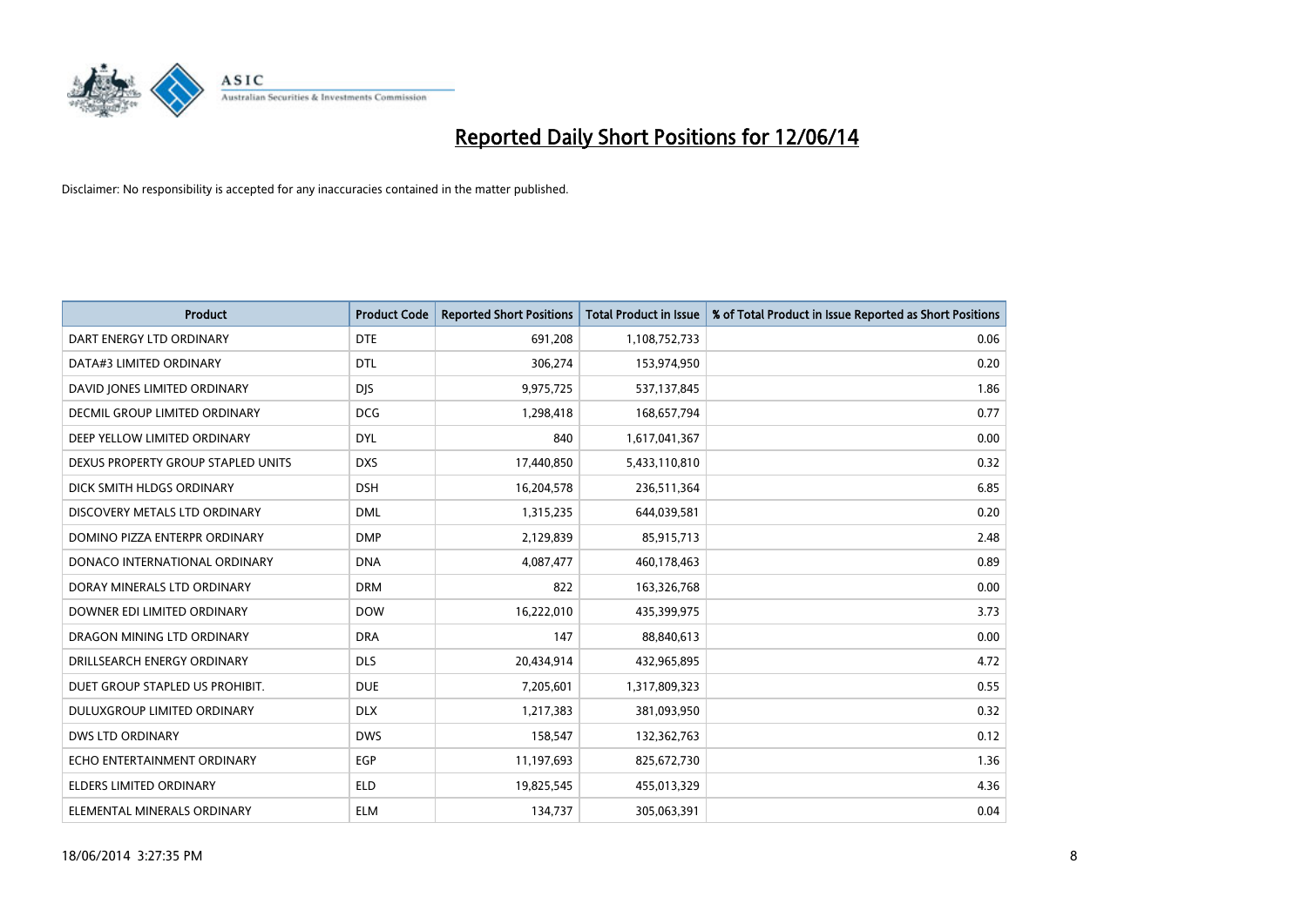

| <b>Product</b>                         | <b>Product Code</b> | <b>Reported Short Positions</b> | <b>Total Product in Issue</b> | % of Total Product in Issue Reported as Short Positions |
|----------------------------------------|---------------------|---------------------------------|-------------------------------|---------------------------------------------------------|
| <b>EMECO HOLDINGS ORDINARY</b>         | <b>EHL</b>          | 11,345,778                      | 599,675,707                   | 1.89                                                    |
| <b>ENDEAVOUR MIN CORP CDI 1:1</b>      | <b>EVR</b>          | 33,314                          | 58,567,618                    | 0.06                                                    |
| <b>ENERGY RESOURCES ORDINARY 'A'</b>   | <b>ERA</b>          | 9,563,258                       | 517,725,062                   | 1.85                                                    |
| <b>ENERGY WORLD CORPOR, ORDINARY</b>   | <b>EWC</b>          | 43,702,956                      | 1,734,166,672                 | 2.52                                                    |
| <b>ENVESTRA LIMITED ORDINARY</b>       | <b>ENV</b>          | 1,208,169                       | 1,796,808,474                 | 0.07                                                    |
| EQUATORIAL RES LTD ORDINARY            | EQX                 | 946                             | 122,185,353                   | 0.00                                                    |
| ERM POWER LIMITED ORDINARY             | EPW                 | 712,669                         | 239,269,727                   | 0.30                                                    |
| ETHANE PIPELINE STAPLED SECURITIES     | <b>EPX</b>          | 4,168                           | 69,302,275                    | 0.01                                                    |
| EVOLUTION MINING LTD ORDINARY          | <b>EVN</b>          | 32,775,173                      | 709,989,453                   | 4.62                                                    |
| FAIRFAX MEDIA LTD ORDINARY             | <b>FXJ</b>          | 76,002,192                      | 2,351,955,725                 | 3.23                                                    |
| FANTASTIC HOLDINGS ORDINARY            | <b>FAN</b>          | 84,962                          | 103,068,398                   | 0.08                                                    |
| <b>FAR LTD ORDINARY</b>                | FAR                 | 4,110,036                       | 2,699,846,742                 | 0.15                                                    |
| FEDERATION CNTRES ORD/UNIT STAPLED SEC | <b>FDC</b>          | 4,473,709                       | 1,427,641,565                 | 0.31                                                    |
| FINBAR GROUP LIMITED ORDINARY          | <b>FRI</b>          | 10,013                          | 227,018,204                   | 0.00                                                    |
| FISHER & PAYKEL H. ORDINARY            | <b>FPH</b>          | 6,403                           | 551,525,783                   | 0.00                                                    |
| FLEETWOOD CORP ORDINARY                | <b>FWD</b>          | 2,214,181                       | 60,581,211                    | 3.65                                                    |
| FLETCHER BUILDING ORDINARY             | <b>FBU</b>          | 1,873,127                       | 687,854,788                   | 0.27                                                    |
| FLEXIGROUP LIMITED ORDINARY            | <b>FXL</b>          | 2,179,899                       | 304,096,060                   | 0.72                                                    |
| FLIGHT CENTRE TRAVEL ORDINARY          | <b>FLT</b>          | 6,361,536                       | 100,566,954                   | 6.33                                                    |
| FLINDERS MINES LTD ORDINARY            | <b>FMS</b>          | 18,847,712                      | 2,400,995,602                 | 0.78                                                    |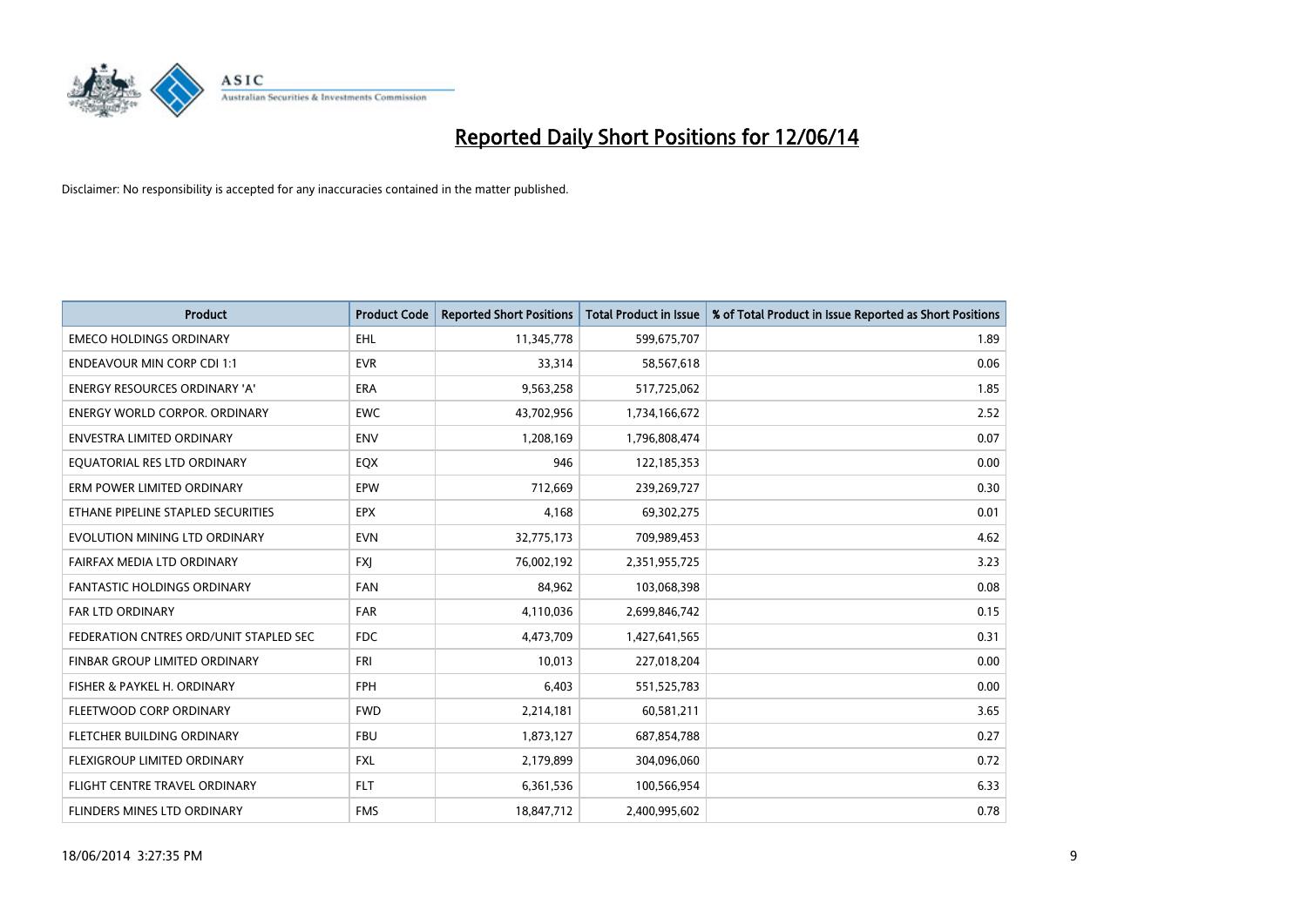

| <b>Product</b>                             | <b>Product Code</b> | <b>Reported Short Positions</b> | <b>Total Product in Issue</b> | % of Total Product in Issue Reported as Short Positions |
|--------------------------------------------|---------------------|---------------------------------|-------------------------------|---------------------------------------------------------|
| <b>FOCUS MINERALS LTD ORDINARY</b>         | <b>FML</b>          | 207,874                         | 9,137,375,877                 | 0.00                                                    |
| FOLKESTONE EDU TRUST UNITS                 | FET                 | 2,048                           | 205,069,661                   | 0.00                                                    |
| FONTERRA SHARE FUND ORDINARY UNITS         | <b>FSF</b>          | 8                               | 105,899,349                   | 0.00                                                    |
| <b>FORGE GROUP LIMITED ORDINARY</b>        | FGE                 | 2,058,938                       | 86,169,014                    | 2.39                                                    |
| <b>FORTESCUE METALS GRP ORDINARY</b>       | <b>FMG</b>          | 161,969,565                     | 3,113,798,151                 | 5.20                                                    |
| FREEDOM FOOD LTD ORDINARY                  | <b>FNP</b>          | 13,870                          | 150,645,371                   | 0.01                                                    |
| <b>G.U.D. HOLDINGS ORDINARY</b>            | <b>GUD</b>          | 3,063,705                       | 70,939,492                    | 4.32                                                    |
| <b>G8 EDUCATION LIMITED ORDINARY</b>       | <b>GEM</b>          | 8,792,594                       | 330,941,088                   | 2.66                                                    |
| <b>GALAXY RESOURCES ORDINARY</b>           | GXY                 | 376,014                         | 1,027,077,829                 | 0.04                                                    |
| <b>GDI PROPERTY GRP STAPLED SECURITIES</b> | GDI                 | 88,017                          | 567,575,025                   | 0.02                                                    |
| <b>GENESIS ENERGY LTD ORDINARY</b>         | <b>GNE</b>          | 18,000                          | 1,000,000,000                 | 0.00                                                    |
| <b>GENETIC TECHNOLOGIES ORDINARY</b>       | <b>GTG</b>          | 1,343,430                       | 590,948,752                   | 0.23                                                    |
| <b>GENWORTH MORTGAGE ORDINARY</b>          | <b>GMA</b>          | 271,000                         | 650,000,000                   | 0.04                                                    |
| <b>GEODYNAMICS LIMITED ORDINARY</b>        | GDY                 | 819                             | 435,880,130                   | 0.00                                                    |
| <b>GINDALBIE METALS LTD ORDINARY</b>       | GBG                 | 35,159,836                      | 1,493,660,842                 | 2.35                                                    |
| <b>GOODMAN FIELDER, ORDINARY</b>           | GFF                 | 13,141,171                      | 1,955,559,207                 | 0.67                                                    |
| <b>GOODMAN GROUP STAPLED</b>               | <b>GMG</b>          | 6,305,956                       | 1,727,685,976                 | 0.36                                                    |
| <b>GPT GROUP STAPLED SEC.</b>              | <b>GPT</b>          | 5,273,647                       | 1,685,460,955                 | 0.31                                                    |
| <b>GRAINCORP LIMITED A CLASS ORDINARY</b>  | <b>GNC</b>          | 9,276,853                       | 228,855,628                   | 4.05                                                    |
| <b>GRANGE RESOURCES. ORDINARY</b>          | GRR                 | 6,180,438                       | 1,157,097,869                 | 0.53                                                    |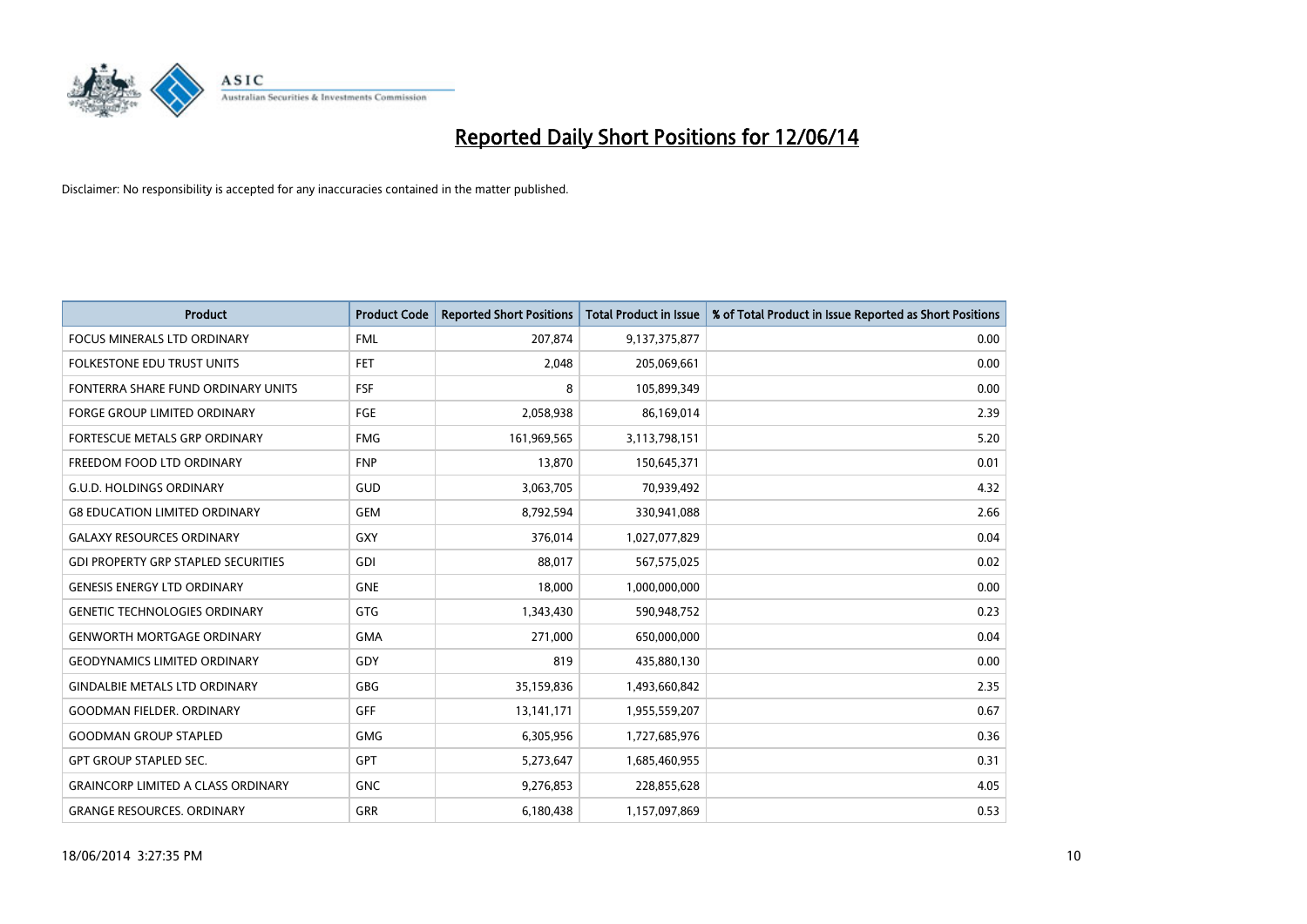

| <b>Product</b>                                   | <b>Product Code</b> | <b>Reported Short Positions</b> | <b>Total Product in Issue</b> | % of Total Product in Issue Reported as Short Positions |
|--------------------------------------------------|---------------------|---------------------------------|-------------------------------|---------------------------------------------------------|
| <b>GREENCROSS LIMITED ORDINARY</b>               | <b>GXL</b>          | 19,968                          | 90,893,174                    | 0.02                                                    |
| <b>GREENLAND MIN EN LTD ORDINARY</b>             | GGG                 | 5,134,430                       | 576,452,827                   | 0.89                                                    |
| GREENLAND MIN EN LTD RIGHTS 26-JUN-14 DEF        | GGGR                | 484,239                         | 88,685,050                    | 0.55                                                    |
| <b>GROWTHPOINT PROPERTY ORD/UNIT STAPLED SEC</b> | GOZ                 | 26,675                          | 488,029,437                   | 0.01                                                    |
| <b>GRYPHON MINERALS LTD ORDINARY</b>             | GRY                 | 4,084,745                       | 401,011,505                   | 1.02                                                    |
| <b>GUILDFORD COAL LTD ORDINARY</b>               | <b>GUF</b>          | 2,847,598                       | 761,857,020                   | 0.37                                                    |
| <b>GUINNESS PEAT GROUP. CDI 1:1</b>              | <b>GPG</b>          | 1,925                           | 171,244,089                   | 0.00                                                    |
| <b>GWA GROUP LTD ORDINARY</b>                    | <b>GWA</b>          | 15,103,065                      | 306,533,770                   | 4.93                                                    |
| HANSEN TECHNOLOGIES ORDINARY                     | <b>HSN</b>          | 9,455                           | 161,209,642                   | 0.01                                                    |
| <b>HARVEY NORMAN ORDINARY</b>                    | <b>HVN</b>          | 59,667,682                      | 1,062,316,784                 | 5.62                                                    |
| <b>HENDERSON GROUP CDI 1:1</b>                   | <b>HGG</b>          | 1,715,249                       | 667,097,807                   | 0.26                                                    |
| HFA HOLDINGS LIMITED ORDINARY                    | <b>HFA</b>          | 3,809                           | 118,738,157                   | 0.00                                                    |
| HIGHLANDS PACIFIC ORDINARY                       | <b>HIG</b>          | 3,153                           | 854,261,346                   | 0.00                                                    |
| HILLGROVE RES LTD ORDINARY                       | <b>HGO</b>          | 423,842                         | 1,180,889,221                 | 0.04                                                    |
| <b>HILLS LTD ORDINARY</b>                        | <b>HIL</b>          | 38,430                          | 235, 173, 156                 | 0.02                                                    |
| HORIZON OIL LIMITED ORDINARY                     | <b>HZN</b>          | 68,535,945                      | 1,301,981,265                 | 5.26                                                    |
| HOTEL PROPERTY STAPLED                           | <b>HPI</b>          | 47,730                          | 132,870,000                   | 0.04                                                    |
| <b>IBUY GROUP LTD ORDINARY</b>                   | <b>IBY</b>          | 3,586,056                       | 425,843,536                   | 0.84                                                    |
| <b>ICAR ASIA LTD ORDINARY</b>                    | ICQ                 | 36,746                          | 121,889,834                   | 0.03                                                    |
| <b>ICON ENERGY LIMITED ORDINARY</b>              | ICN                 | 27,075                          | 615,774,351                   | 0.00                                                    |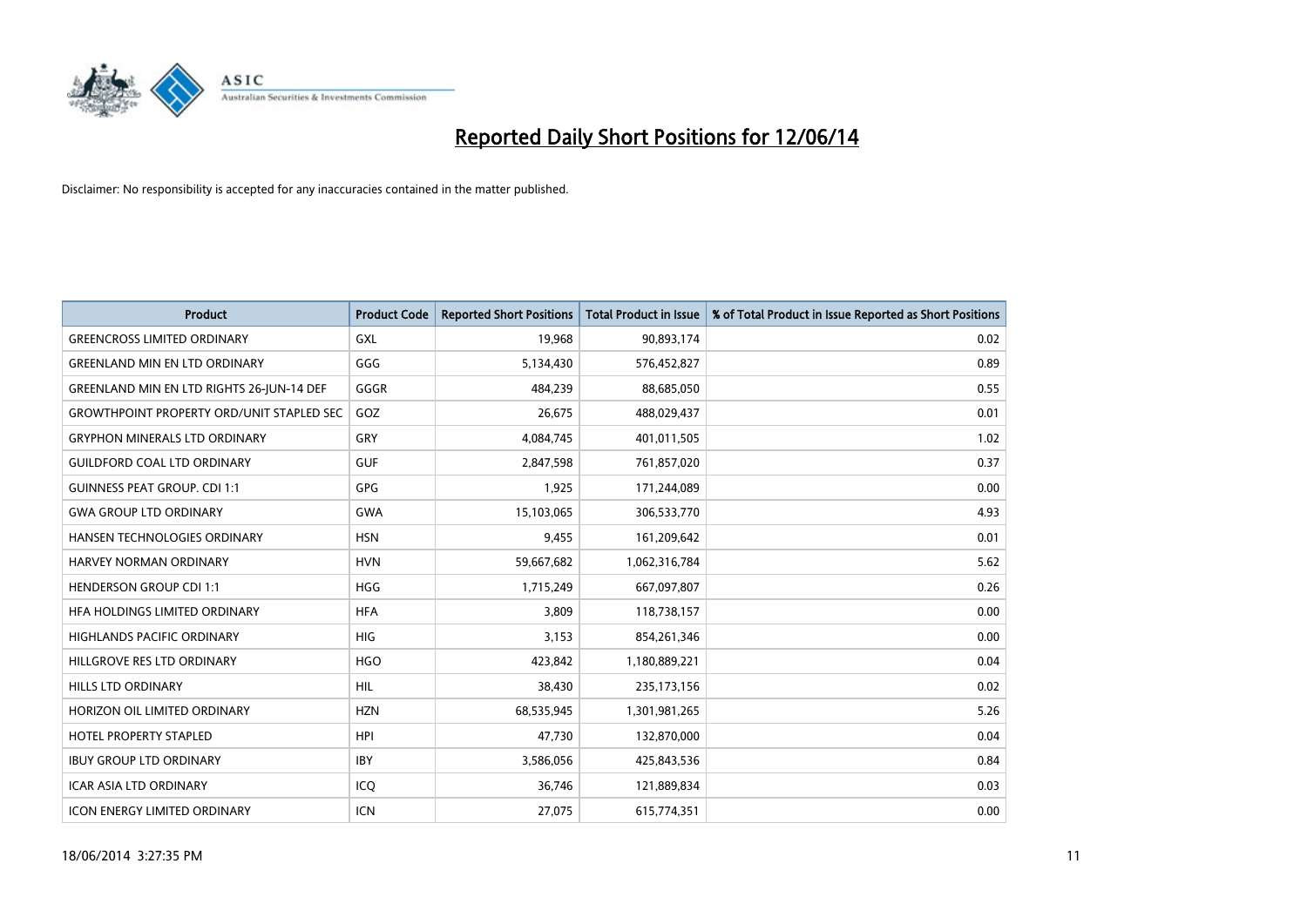

| <b>Product</b>                                  | <b>Product Code</b> | <b>Reported Short Positions</b> | <b>Total Product in Issue</b> | % of Total Product in Issue Reported as Short Positions |
|-------------------------------------------------|---------------------|---------------------------------|-------------------------------|---------------------------------------------------------|
| <b>IINET LIMITED ORDINARY</b>                   | <b>IIN</b>          | 3,947,063                       | 161,238,847                   | 2.45                                                    |
| <b>ILUKA RESOURCES ORDINARY</b>                 | <b>ILU</b>          | 36,191,129                      | 418,700,517                   | 8.64                                                    |
| <b>IMDEX LIMITED ORDINARY</b>                   | <b>IMD</b>          | 4,466,212                       | 212,110,368                   | 2.11                                                    |
| <b>INCITEC PIVOT ORDINARY</b>                   | <b>IPL</b>          | 24,367,274                      | 1,644,919,097                 | 1.48                                                    |
| <b>INDEPENDENCE GROUP ORDINARY</b>              | <b>IGO</b>          | 335,137                         | 233,323,905                   | 0.14                                                    |
| <b>INDOCHINE MINING LTD ORDINARY</b>            | <b>IDC</b>          | 18,008                          | 1,095,830,301                 | 0.00                                                    |
| <b>INDOPHIL RESOURCES ORDINARY</b>              | <b>IRN</b>          | 2,576                           | 1,203,146,194                 | 0.00                                                    |
| <b>INDUSTRIA REIT STAPLED</b>                   | <b>IDR</b>          | 74,851                          | 125,000,001                   | 0.06                                                    |
| <b>INFIGEN ENERGY STAPLED SECURITIES</b>        | <b>IFN</b>          | 3,013,027                       | 764,993,434                   | 0.39                                                    |
| INGENIA GROUP STAPLED SECURITIES                | <b>INA</b>          | 1,952,005                       | 676,240,232                   | 0.29                                                    |
| <b>INSURANCE AUSTRALIA ORDINARY</b>             | <b>IAG</b>          | 19,086,747                      | 2,341,618,048                 | 0.82                                                    |
| <b>INTREPID MINES ORDINARY</b>                  | <b>IAU</b>          | 5,344,315                       | 557,240,743                   | 0.96                                                    |
| <b>INVESTA OFFICE FUND STAPLED SECURITIES</b>   | <b>IOF</b>          | 154.873                         | 614,047,458                   | 0.03                                                    |
| <b>INVOCARE LIMITED ORDINARY</b>                | <b>IVC</b>          | 4,351,284                       | 110,030,298                   | 3.95                                                    |
| <b>IOOF HOLDINGS LTD ORDINARY</b>               | IFL                 | 2,409,689                       | 232,118,034                   | 1.04                                                    |
| <b>IPROPERTY GROUP LTD ORDINARY</b>             | <b>IPP</b>          | 1,743,051                       | 181,579,840                   | 0.96                                                    |
| <b>IRESS LIMITED ORDINARY</b>                   | <b>IRE</b>          | 3,584,726                       | 158,585,126                   | 2.26                                                    |
| <b>IRON ORE HOLDINGS ORDINARY</b>               | <b>IOH</b>          | 26,197                          | 161,174,005                   | 0.02                                                    |
| <b>ISELECT LTD ORDINARY</b>                     | <b>ISU</b>          | 348,388                         | 260,889,894                   | 0.13                                                    |
| <b>IAMES HARDIE INDUST CHESS DEPOSITARY INT</b> | <b>IHX</b>          | 3,203,729                       | 445,550,541                   | 0.72                                                    |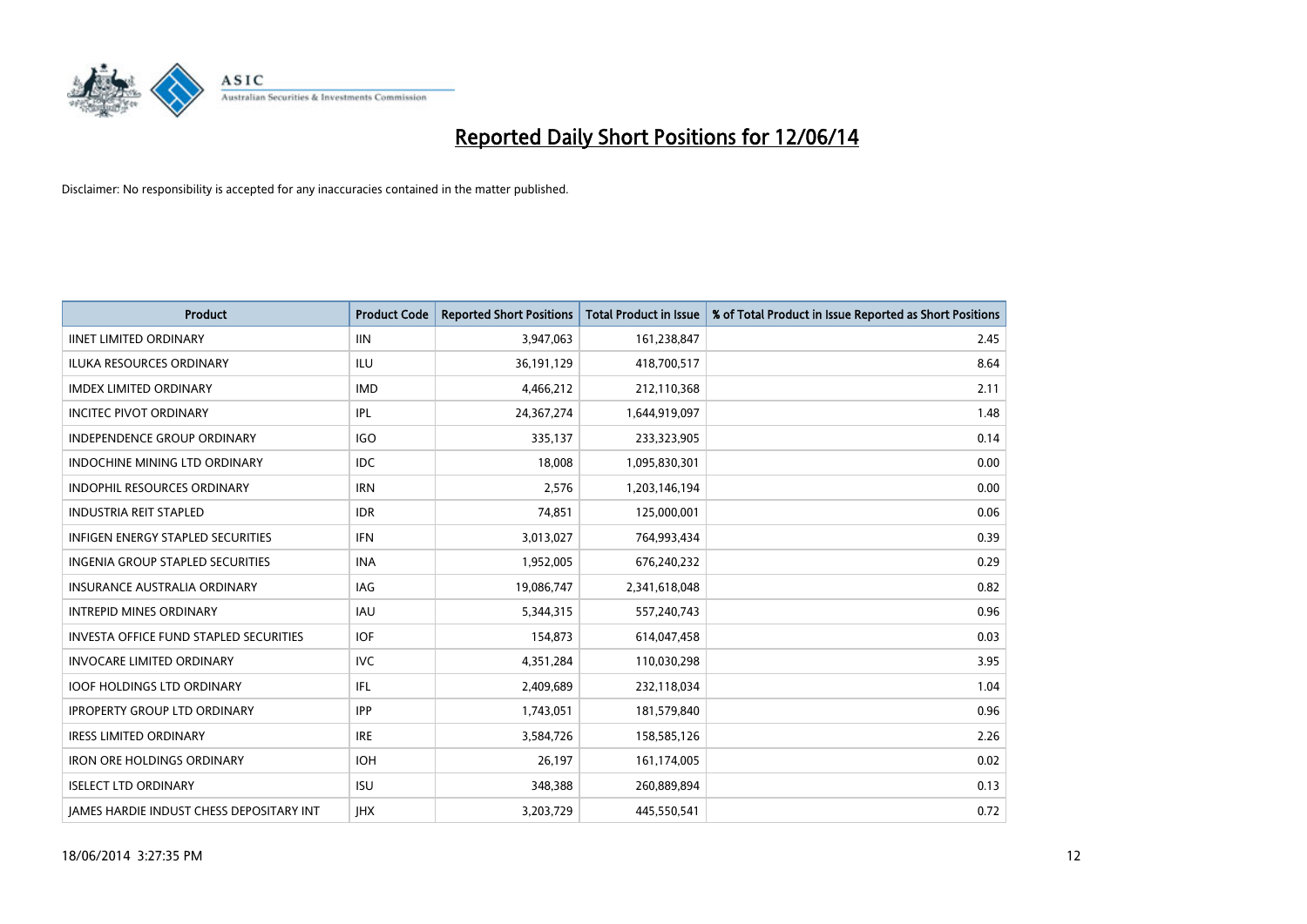

| <b>Product</b>                        | <b>Product Code</b> | <b>Reported Short Positions</b> | <b>Total Product in Issue</b> | % of Total Product in Issue Reported as Short Positions |
|---------------------------------------|---------------------|---------------------------------|-------------------------------|---------------------------------------------------------|
| <b>JAPARA HEALTHCARE LT ORDINARY</b>  | <b>IHC</b>          | 10,219,065                      | 262,500,000                   | 3.89                                                    |
| <b>JB HI-FI LIMITED ORDINARY</b>      | <b>JBH</b>          | 11,875,559                      | 100,385,400                   | 11.83                                                   |
| <b>KAGARA LTD ORDINARY</b>            | KZL                 | 4,528,202                       | 798,953,117                   | 0.57                                                    |
| KAROON GAS AUSTRALIA ORDINARY         | <b>KAR</b>          | 13,033,184                      | 255,841,581                   | 5.09                                                    |
| KATHMANDU HOLD LTD ORDINARY           | <b>KMD</b>          | 2,225,997                       | 200,633,469                   | 1.11                                                    |
| <b>KBL MINING LIMITED ORDINARY</b>    | <b>KBL</b>          | 1,820                           | 393,535,629                   | 0.00                                                    |
| KINGSGATE CONSOLID. ORDINARY          | <b>KCN</b>          | 5,194,081                       | 223,584,937                   | 2.32                                                    |
| KINGSROSE MINING LTD ORDINARY         | <b>KRM</b>          | 382,859                         | 358,611,493                   | 0.11                                                    |
| LEIGHTON HOLDINGS ORDINARY            | LEI                 | 8,627,475                       | 338,503,563                   | 2.55                                                    |
| LEND LEASE GROUP UNIT/ORD STAPLED     | LLC                 | 6,645,102                       | 577,475,833                   | 1.15                                                    |
| LIQUEFIED NATURAL ORDINARY            | LNG                 | 1,760,628                       | 387,436,269                   | 0.45                                                    |
| LYCOPODIUM LIMITED ORDINARY           | LYL                 | 1                               | 38,965,103                    | 0.00                                                    |
| LYNAS CORPORATION ORDINARY            | <b>LYC</b>          | 121,042,269                     | 2,333,661,566                 | 5.19                                                    |
| <b>M2 GRP LTD ORDINARY</b>            | <b>MTU</b>          | 17,169,740                      | 180,431,516                   | 9.52                                                    |
| <b>MACA LIMITED ORDINARY</b>          | <b>MLD</b>          | 111,199                         | 202,676,373                   | 0.05                                                    |
| MACMAHON HOLDINGS ORDINARY            | MAH                 | 129,745                         | 1,261,699,966                 | 0.01                                                    |
| MACO ATLAS ROADS GRP ORDINARY STAPLED | <b>MQA</b>          | 4,072,455                       | 487,230,540                   | 0.84                                                    |
| MACQUARIE GROUP LTD ORDINARY          | MQG                 | 1,376,558                       | 321,167,177                   | 0.43                                                    |
| MAGELLAN FIN GRP LTD ORDINARY         | <b>MFG</b>          | 2,651,484                       | 158,842,157                   | 1.67                                                    |
| <b>MATRIX C &amp; E LTD ORDINARY</b>  | <b>MCE</b>          | 2,764,414                       | 94,555,428                    | 2.92                                                    |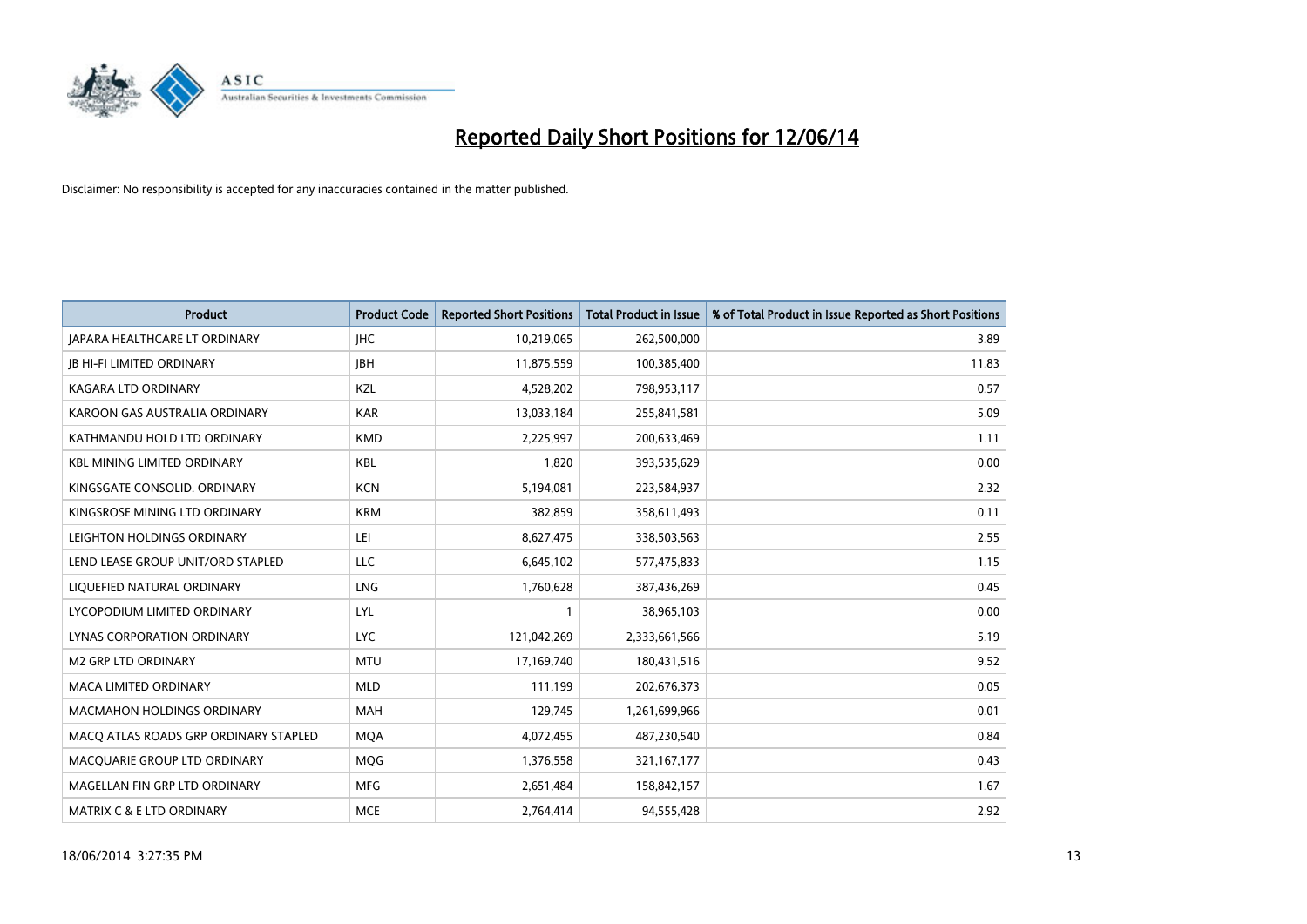

| <b>Product</b>                    | <b>Product Code</b> | <b>Reported Short Positions</b> | <b>Total Product in Issue</b> | % of Total Product in Issue Reported as Short Positions |
|-----------------------------------|---------------------|---------------------------------|-------------------------------|---------------------------------------------------------|
| <b>MAVERICK DRILLING ORDINARY</b> | <b>MAD</b>          | 5,450,019                       | 533,885,763                   | 1.02                                                    |
| MAXITRANS INDUSTRIES ORDINARY     | <b>MXI</b>          | 440,419                         | 185,075,653                   | 0.24                                                    |
| MAYNE PHARMA LTD ORDINARY         | <b>MYX</b>          | 1,314,497                       | 586,651,477                   | 0.22                                                    |
| MCALEESE LTD ORDINARY             | <b>MCS</b>          | 3,244                           | 287,365,502                   | 0.00                                                    |
| MCMILLAN SHAKESPEARE ORDINARY     | <b>MMS</b>          | 430,038                         | 74,523,965                    | 0.58                                                    |
| <b>MCPHERSON'S LTD ORDINARY</b>   | <b>MCP</b>          | 128,110                         | 95,434,645                    | 0.13                                                    |
| MEDUSA MINING LTD ORDINARY        | <b>MML</b>          | 6,049,116                       | 207,794,301                   | 2.91                                                    |
| MELBOURNE IT LIMITED ORDINARY     | <b>MLB</b>          | 76,136                          | 92,944,392                    | 0.08                                                    |
| MERMAID MARINE ORDINARY           | <b>MRM</b>          | 5,802,899                       | 366,766,098                   | 1.58                                                    |
| MESOBLAST LIMITED ORDINARY        | <b>MSB</b>          | 23,055,690                      | 321,616,694                   | 7.17                                                    |
| METALS X LIMITED ORDINARY         | <b>MLX</b>          | 1,235,565                       | 1,655,386,110                 | 0.07                                                    |
| METCASH LIMITED ORDINARY          | <b>MTS</b>          | 96,386,974                      | 888,338,048                   | 10.85                                                   |
| METMINCO LIMITED ORDINARY         | <b>MNC</b>          | 142,147                         | 1,749,543,023                 | 0.01                                                    |
| MIGHTY RIVER POWER ORDINARY       | <b>MYT</b>          | 3,674,412                       | 1,400,012,517                 | 0.26                                                    |
| MINBOS RESOURCES LTD ORDINARY     | <b>MNB</b>          | 232,000                         | 292,148,938                   | 0.08                                                    |
| MINCOR RESOURCES NL ORDINARY      | <b>MCR</b>          | 60,245                          | 188,208,274                   | 0.03                                                    |
| MINERAL DEPOSITS ORDINARY         | <b>MDL</b>          | 862,471                         | 103,538,786                   | 0.83                                                    |
| MINERAL RESOURCES. ORDINARY       | <b>MIN</b>          | 11,069,378                      | 186,556,246                   | 5.93                                                    |
| MINT WIRELESS ORDINARY            | <b>MNW</b>          | 1,310,244                       | 450,872,395                   | 0.29                                                    |
| MIRABELA NICKEL LTD ORDINARY      | <b>MBN</b>          | 18,455,648                      | 876,801,147                   | 2.10                                                    |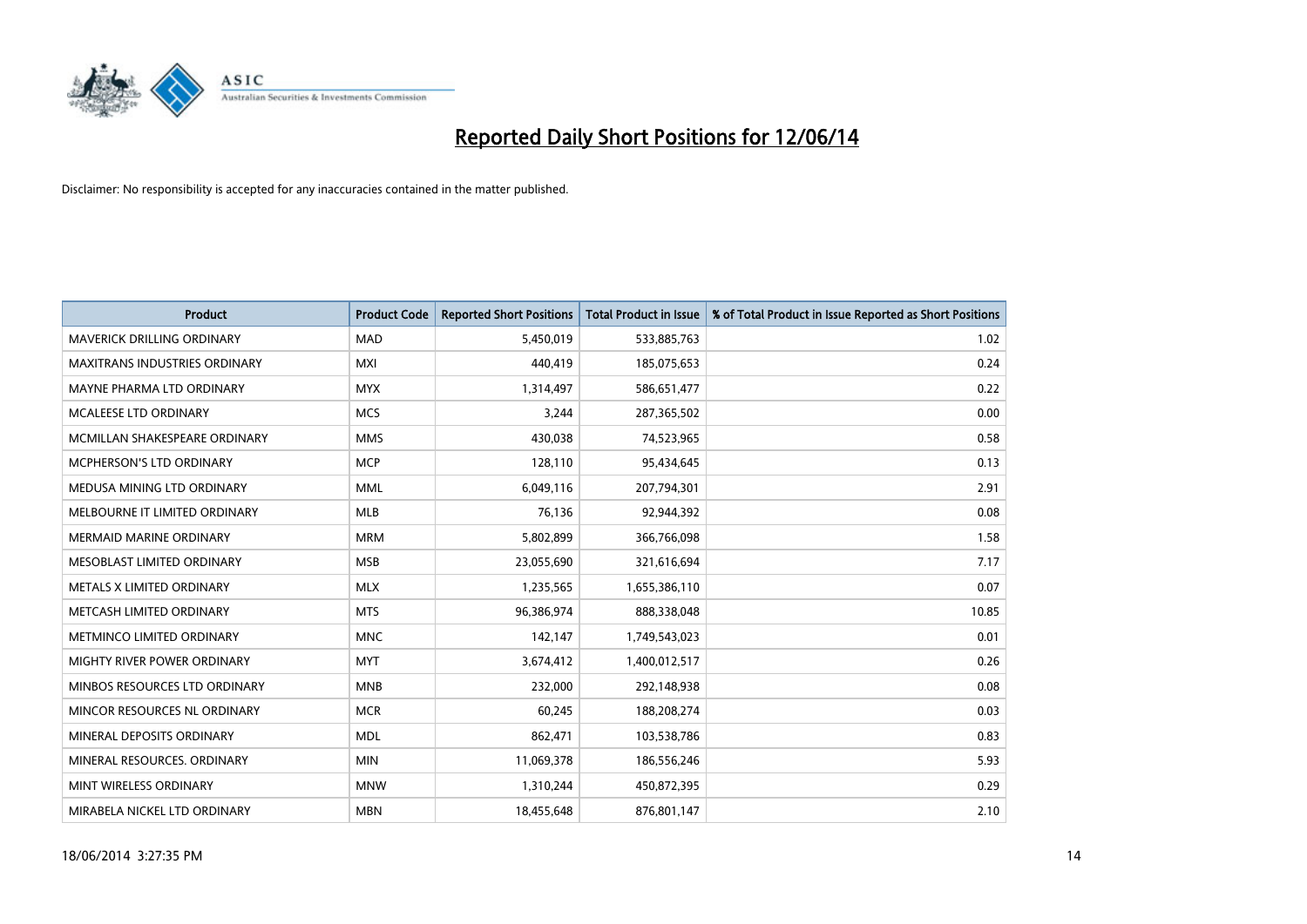

| <b>Product</b>                     | <b>Product Code</b> | <b>Reported Short Positions</b> | <b>Total Product in Issue</b> | % of Total Product in Issue Reported as Short Positions |
|------------------------------------|---------------------|---------------------------------|-------------------------------|---------------------------------------------------------|
| MIRVAC GROUP STAPLED SECURITIES    | <b>MGR</b>          | 8,114,691                       | 3,692,279,772                 | 0.22                                                    |
| MOLOPO ENERGY LTD ORDINARY         | <b>MPO</b>          | 242,623                         | 248,520,949                   | 0.10                                                    |
| <b>MONADELPHOUS GROUP ORDINARY</b> | <b>MND</b>          | 12,167,776                      | 92,679,570                    | 13.13                                                   |
| MORTGAGE CHOICE LTD ORDINARY       | <b>MOC</b>          | 36,333                          | 123,780,387                   | 0.03                                                    |
| <b>MOUNT GIBSON IRON ORDINARY</b>  | <b>MGX</b>          | 13,082,525                      | 1,090,584,232                 | 1.20                                                    |
| MULTIPLEX SITES SITES              | <b>MXUPA</b>        | 1,725                           | 4,500,000                     | 0.04                                                    |
| MURCHISON METALS LTD ORDINARY      | <b>MMX</b>          | 215,291                         | 450,497,346                   | 0.05                                                    |
| MYER HOLDINGS LTD ORDINARY         | <b>MYR</b>          | 60,247,256                      | 585,684,551                   | 10.29                                                   |
| <b>MYSTATE LIMITED ORDINARY</b>    | <b>MYS</b>          | 4,724                           | 87,261,995                    | 0.01                                                    |
| NANOSONICS LIMITED ORDINARY        | <b>NAN</b>          | 1,309,433                       | 263,798,826                   | 0.50                                                    |
| NATIONAL AUST. BANK ORDINARY       | <b>NAB</b>          | 8,169,426                       | 2,353,916,258                 | 0.35                                                    |
| NATIONAL STORAGE STAPLED           | <b>NSR</b>          | 276,311                         | 244,897,096                   | 0.11                                                    |
| NAVITAS LIMITED ORDINARY           | <b>NVT</b>          | 3,139,097                       | 375,712,581                   | 0.84                                                    |
| NEARMAP LTD ORDINARY               | <b>NEA</b>          | 245,347                         | 337,346,101                   | 0.07                                                    |
| NEON ENERGY LIMITED ORDINARY       | <b>NEN</b>          | 344,474                         | 553,037,848                   | 0.06                                                    |
| NEUREN PHARMACEUT. ORDINARY        | <b>NEU</b>          | 225,038                         | 1,552,012,026                 | 0.01                                                    |
| NEW HOPE CORPORATION ORDINARY      | <b>NHC</b>          | 1,255,199                       | 830,933,112                   | 0.15                                                    |
| NEWCREST MINING ORDINARY           | <b>NCM</b>          | 13,154,429                      | 766,510,971                   | 1.72                                                    |
| NEWS CORP A NON-VOTING CDI         | <b>NWSLV</b>        | 396,517                         | 3,111,659                     | 12.74                                                   |
| NEWS CORP B VOTING CDI             | <b>NWS</b>          | 2,188,614                       | 21,481,870                    | 10.19                                                   |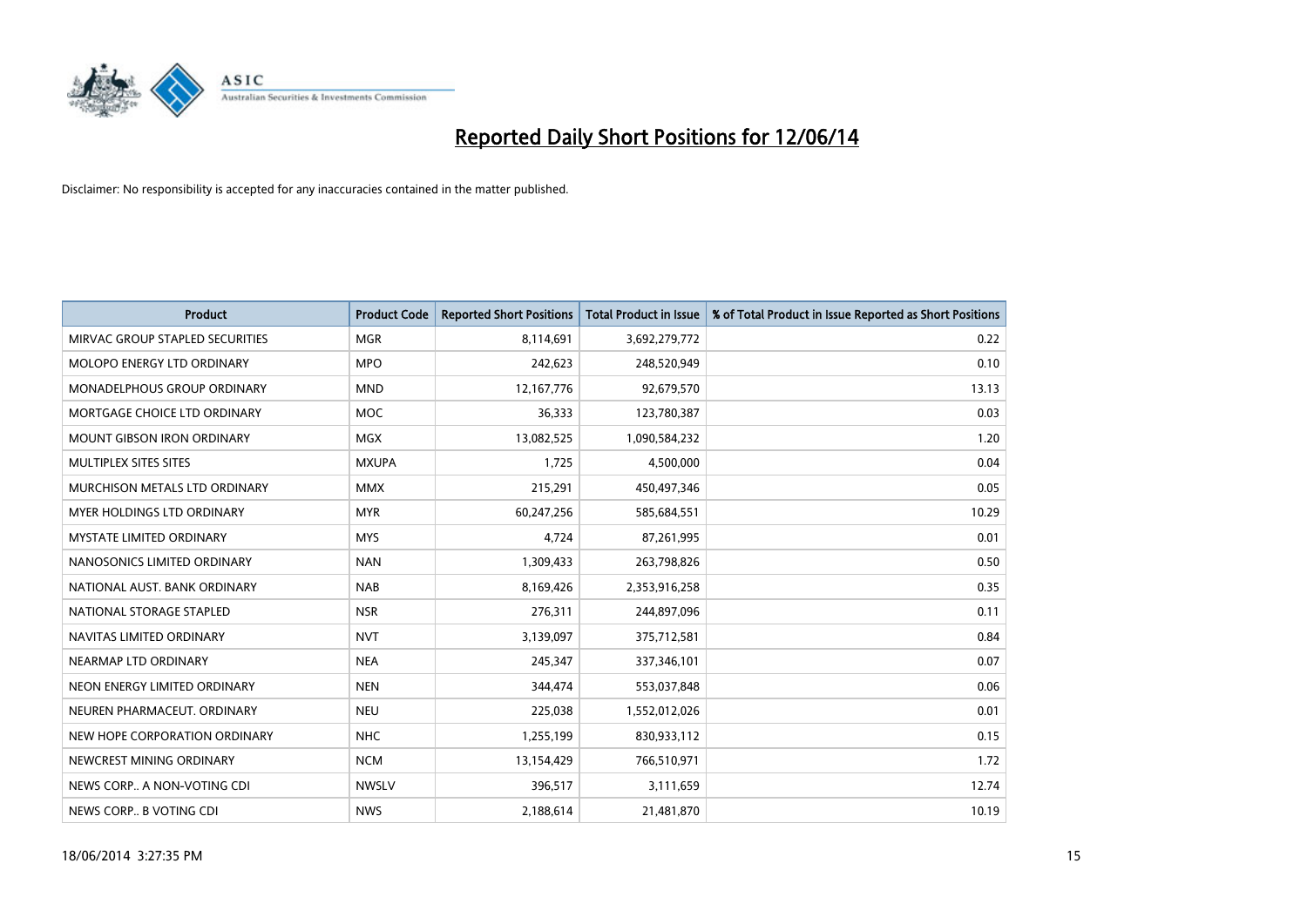

| <b>Product</b>                        | <b>Product Code</b> | <b>Reported Short Positions</b> | <b>Total Product in Issue</b> | % of Total Product in Issue Reported as Short Positions |
|---------------------------------------|---------------------|---------------------------------|-------------------------------|---------------------------------------------------------|
| NEWSAT LIMITED ORDINARY               | <b>NWT</b>          | 6,483,095                       | 612,199,841                   | 1.06                                                    |
| NEXTDC LIMITED ORDINARY               | <b>NXT</b>          | 15,254,260                      | 193,154,486                   | 7.90                                                    |
| NEXUS ENERGY LIMITED ORDINARY         | <b>NXS</b>          | 934,652                         | 1,330,219,459                 | 0.07                                                    |
| NIB HOLDINGS LIMITED ORDINARY         | <b>NHF</b>          | 1,926,465                       | 439,004,182                   | 0.44                                                    |
| NICK SCALI LIMITED ORDINARY           | <b>NCK</b>          | $\mathbf{1}$                    | 81,000,000                    | 0.00                                                    |
| NIDO PETROLEUM ORDINARY               | <b>NDO</b>          | 47,402                          | 2,048,317,635                 | 0.00                                                    |
| NINE ENTERTAINMENT ORDINARY           | <b>NEC</b>          | 8,056,646                       | 940,295,023                   | 0.86                                                    |
| NOBLE MINERAL RES ORDINARY            | <b>NMG</b>          | 2,365,726                       | 666,397,952                   | 0.36                                                    |
| NORTHERN IRON LTD ORDINARY            | <b>NFE</b>          | 20,000                          | 484,405,314                   | 0.00                                                    |
| NORTHERN STAR ORDINARY                | <b>NST</b>          | 2,111,564                       | 578,591,915                   | 0.36                                                    |
| NOVOGEN LIMITED ORDINARY              | <b>NRT</b>          | 114,793                         | 168,557,834                   | 0.07                                                    |
| NRW HOLDINGS LIMITED ORDINARY         | <b>NWH</b>          | 14,456,062                      | 278,888,011                   | 5.18                                                    |
| NUCOAL RESOURCES LTD ORDINARY         | <b>NCR</b>          | $\mathbf{1}$                    | 768,612,354                   | 0.00                                                    |
| NUFARM LIMITED ORDINARY               | <b>NUF</b>          | 15,450,028                      | 264,021,627                   | 5.85                                                    |
| NUPLEX INDUSTRIES ORDINARY            | <b>NPX</b>          | 1,000                           | 198,125,827                   | 0.00                                                    |
| OAKTON LIMITED ORDINARY               | <b>OKN</b>          | 1,016                           | 89,990,235                    | 0.00                                                    |
| OCEANAGOLD CORP. CHESS DEPOSITARY INT | <b>OGC</b>          | 2,730,365                       | 300,567,377                   | 0.91                                                    |
| OCEANIA CAPITAL LTD ORDINARY          | <b>OCP</b>          | 1                               | 35,307,209                    | 0.00                                                    |
| OIL SEARCH LTD ORDINARY               | OSH                 | 11,396,014                      | 1,519,022,225                 | 0.75                                                    |
| OM HOLDINGS LIMITED ORDINARY          | OMH                 | 812,873                         | 733,423,337                   | 0.11                                                    |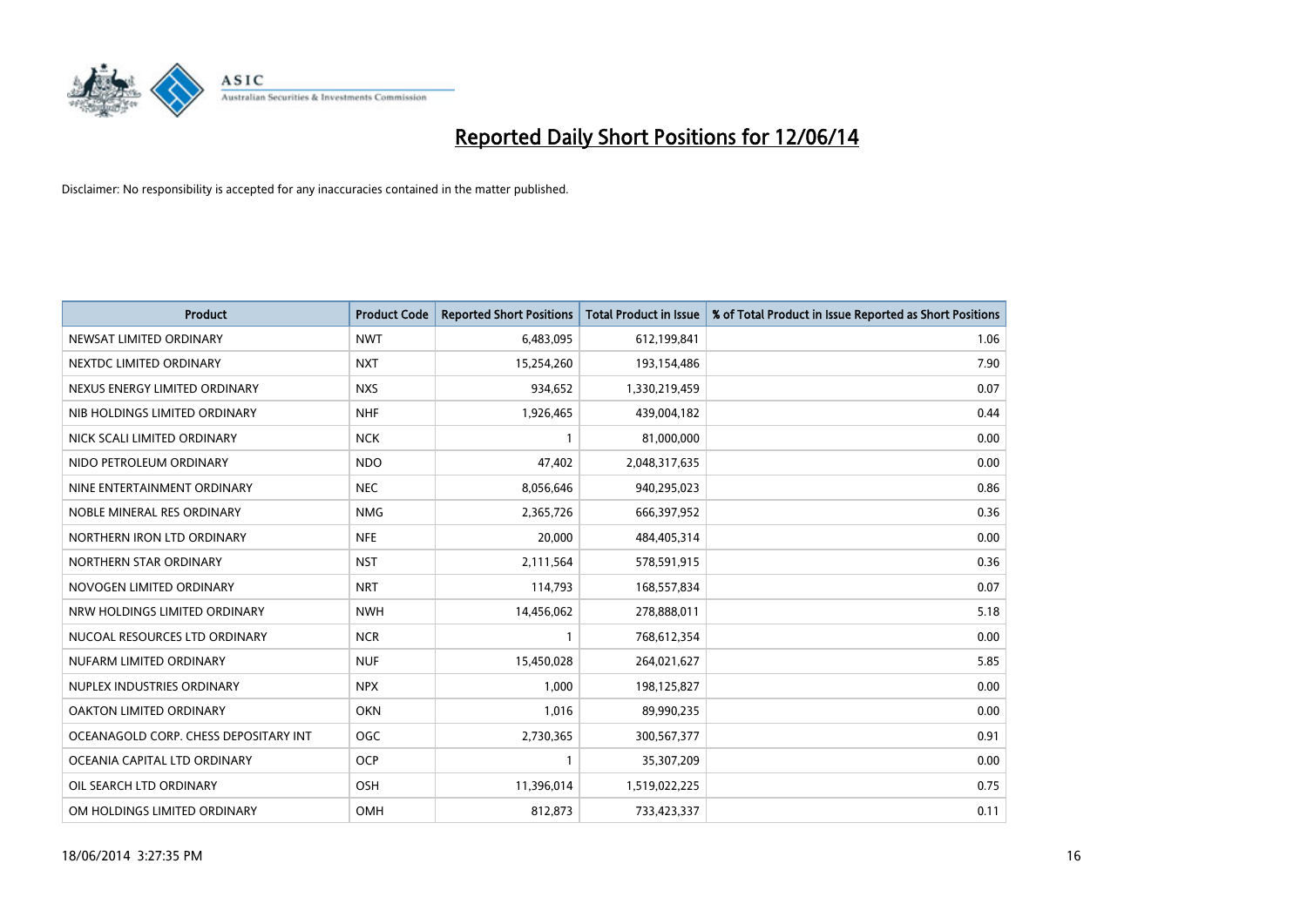

| <b>Product</b>                 | <b>Product Code</b> | <b>Reported Short Positions</b> | <b>Total Product in Issue</b> | % of Total Product in Issue Reported as Short Positions |
|--------------------------------|---------------------|---------------------------------|-------------------------------|---------------------------------------------------------|
| ORICA LIMITED ORDINARY         | ORI                 | 10,160,589                      | 370,924,362                   | 2.74                                                    |
| ORIGIN ENERGY ORDINARY         | <b>ORG</b>          | 7,103,889                       | 1,103,645,753                 | 0.64                                                    |
| OROCOBRE LIMITED ORDINARY      | <b>ORE</b>          | 2,064,476                       | 132,041,911                   | 1.56                                                    |
| ORORA LIMITED ORDINARY         | <b>ORA</b>          | 764,373                         | 1,206,684,923                 | 0.06                                                    |
| OROTONGROUP LIMITED ORDINARY   | ORL                 | 223,985                         | 40,880,902                    | 0.55                                                    |
| OTTO ENERGY LIMITED ORDINARY   | <b>OEL</b>          | 500,000                         | 1,151,790,071                 | 0.04                                                    |
| <b>OZ MINERALS ORDINARY</b>    | OZL                 | 16,722,243                      | 303,470,022                   | 5.51                                                    |
| OZFOREX GROUP LTD ORDINARY     | <b>OFX</b>          | 4,947,507                       | 240,000,000                   | 2.06                                                    |
| <b>PACIFIC BRANDS ORDINARY</b> | <b>PBG</b>          | 18,794,030                      | 917,226,291                   | 2.05                                                    |
| PACT GROUP HLDGS LTD ORDINARY  | <b>PGH</b>          | 2,975,515                       | 294,097,961                   | 1.01                                                    |
| PALADIN ENERGY LTD ORDINARY    | PDN                 | 97,367,619                      | 964,367,284                   | 10.10                                                   |
| PANAUST LIMITED ORDINARY       | <b>PNA</b>          | 634,268                         | 635,580,654                   | 0.10                                                    |
| PANORAMIC RESOURCES ORDINARY   | PAN                 | 1,127,727                       | 322,275,824                   | 0.35                                                    |
| PANTERRA GOLD LTD ORDINARY     | PGI                 | 1                               | 772,781,012                   | 0.00                                                    |
| PAPERLINX LIMITED ORDINARY     | <b>PPX</b>          | 44,770                          | 665, 181, 261                 | 0.01                                                    |
| PAPILLON RES LTD ORDINARY      | PIR                 | 9,030,220                       | 341,794,210                   | 2.64                                                    |
| PATTIES FOODS LTD ORDINARY     | PFL                 | $\mathbf{1}$                    | 139,144,338                   | 0.00                                                    |
| PEET LIMITED ORDINARY          | <b>PPC</b>          | 76,608                          | 433,389,348                   | 0.02                                                    |
| PERPETUAL LIMITED ORDINARY     | <b>PPT</b>          | 1,283,428                       | 46,574,426                    | 2.76                                                    |
| PERSEUS MINING LTD ORDINARY    | PRU                 | 14,990,428                      | 526,656,401                   | 2.85                                                    |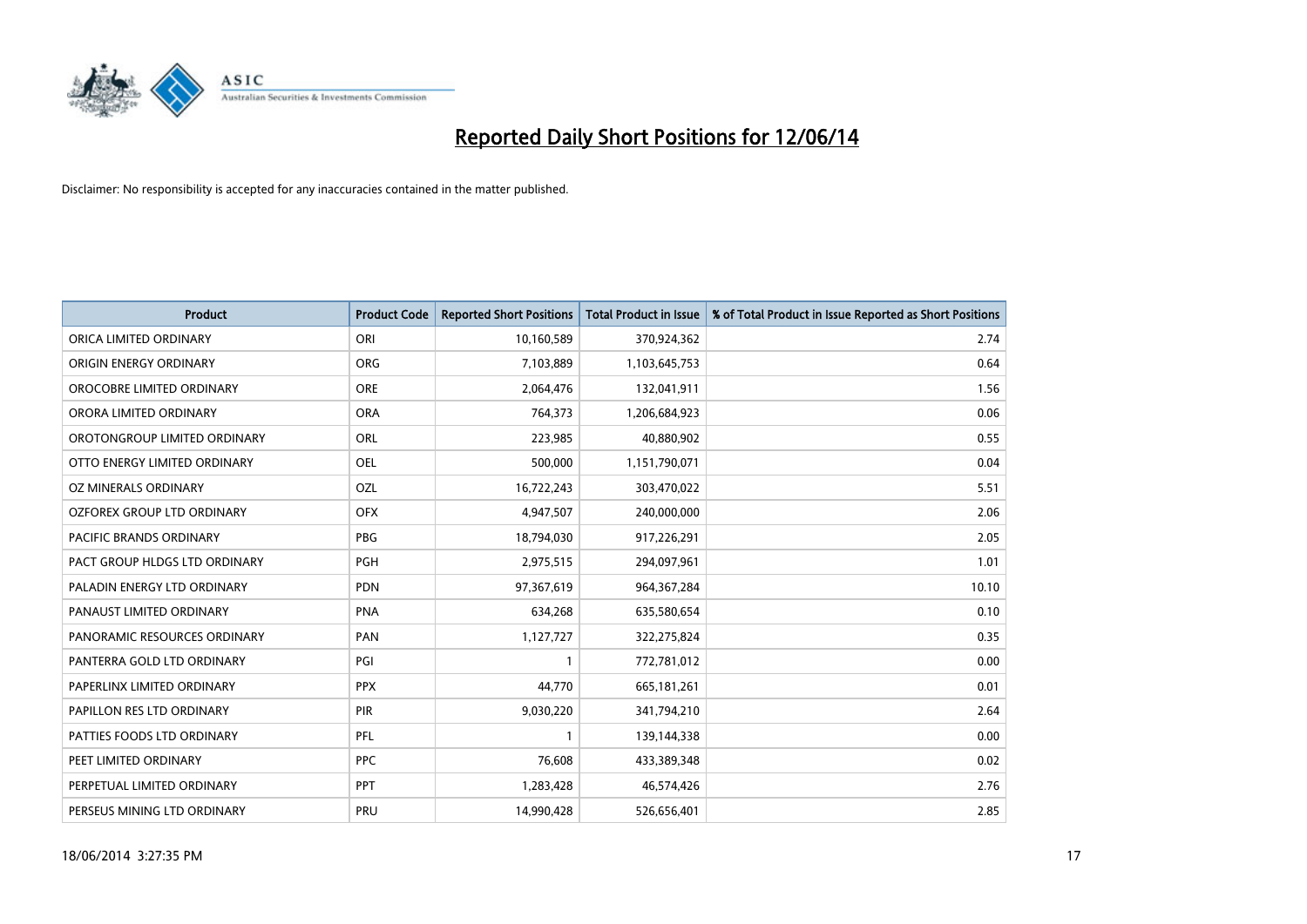

| Product                             | <b>Product Code</b> | <b>Reported Short Positions</b> | Total Product in Issue | % of Total Product in Issue Reported as Short Positions |
|-------------------------------------|---------------------|---------------------------------|------------------------|---------------------------------------------------------|
| PHARMAXIS LTD ORDINARY              | <b>PXS</b>          | 408,118                         | 309,514,849            | 0.13                                                    |
| PIONEER CREDIT LTD ORDINARY         | <b>PNC</b>          | 984,300                         | 45,373,990             | 2.17                                                    |
| PLATINUM ASSET ORDINARY             | <b>PTM</b>          | 837,834                         | 580,336,142            | 0.14                                                    |
| PLATINUM AUSTRALIA ORDINARY         | <b>PLA</b>          | 836,127                         | 504,968,043            | 0.17                                                    |
| PLATINUM CAPITAL LTD ORDINARY       | <b>PMC</b>          | 1,517                           | 231,071,933            | 0.00                                                    |
| <b>PMP LIMITED ORDINARY</b>         | <b>PMP</b>          | 1,584,873                       | 323,781,124            | 0.49                                                    |
| PRANA BIOTECHNOLOGY ORDINARY        | <b>PBT</b>          | 2,852,289                       | 488,646,960            | 0.58                                                    |
| PREMIER INVESTMENTS ORDINARY        | <b>PMV</b>          | 131,520                         | 155,714,874            | 0.08                                                    |
| PRIMA BIOMED LTD ORDINARY           | <b>PRR</b>          | 344,038                         | 1,228,709,341          | 0.03                                                    |
| PRIMARY HEALTH CARE ORDINARY        | <b>PRY</b>          | 14,509,241                      | 505,659,944            | 2.87                                                    |
| PRIME MEDIA GRP LTD ORDINARY        | <b>PRT</b>          | 2,000,520                       | 366,330,303            | 0.55                                                    |
| PROGRAMMED ORDINARY                 | <b>PRG</b>          | 225,384                         | 118,253,992            | 0.19                                                    |
| <b>QANTAS AIRWAYS ORDINARY</b>      | QAN                 | 74,364,148                      | 2,196,330,250          | 3.39                                                    |
| OBE INSURANCE GROUP ORDINARY        | OBE                 | 5,137,564                       | 1,253,883,293          | 0.41                                                    |
| ORXPHARMA LTD ORDINARY              | <b>QRX</b>          | 30,000                          | 164,190,969            | 0.02                                                    |
| <b>QUBE HOLDINGS LTD ORDINARY</b>   | <b>QUB</b>          | 21,376,100                      | 1,051,172,929          | 2.03                                                    |
| RAMELIUS RESOURCES ORDINARY         | <b>RMS</b>          | 12,110                          | 365,740,380            | 0.00                                                    |
| RAMSAY HEALTH CARE ORDINARY         | <b>RHC</b>          | 1,304,458                       | 202,081,252            | 0.65                                                    |
| <b>RCG CORPORATION LTD ORDINARY</b> | <b>RCG</b>          | 125,147                         | 263,808,625            | 0.05                                                    |
| <b>RCR TOMLINSON ORDINARY</b>       | <b>RCR</b>          | 527,616                         | 136,989,238            | 0.39                                                    |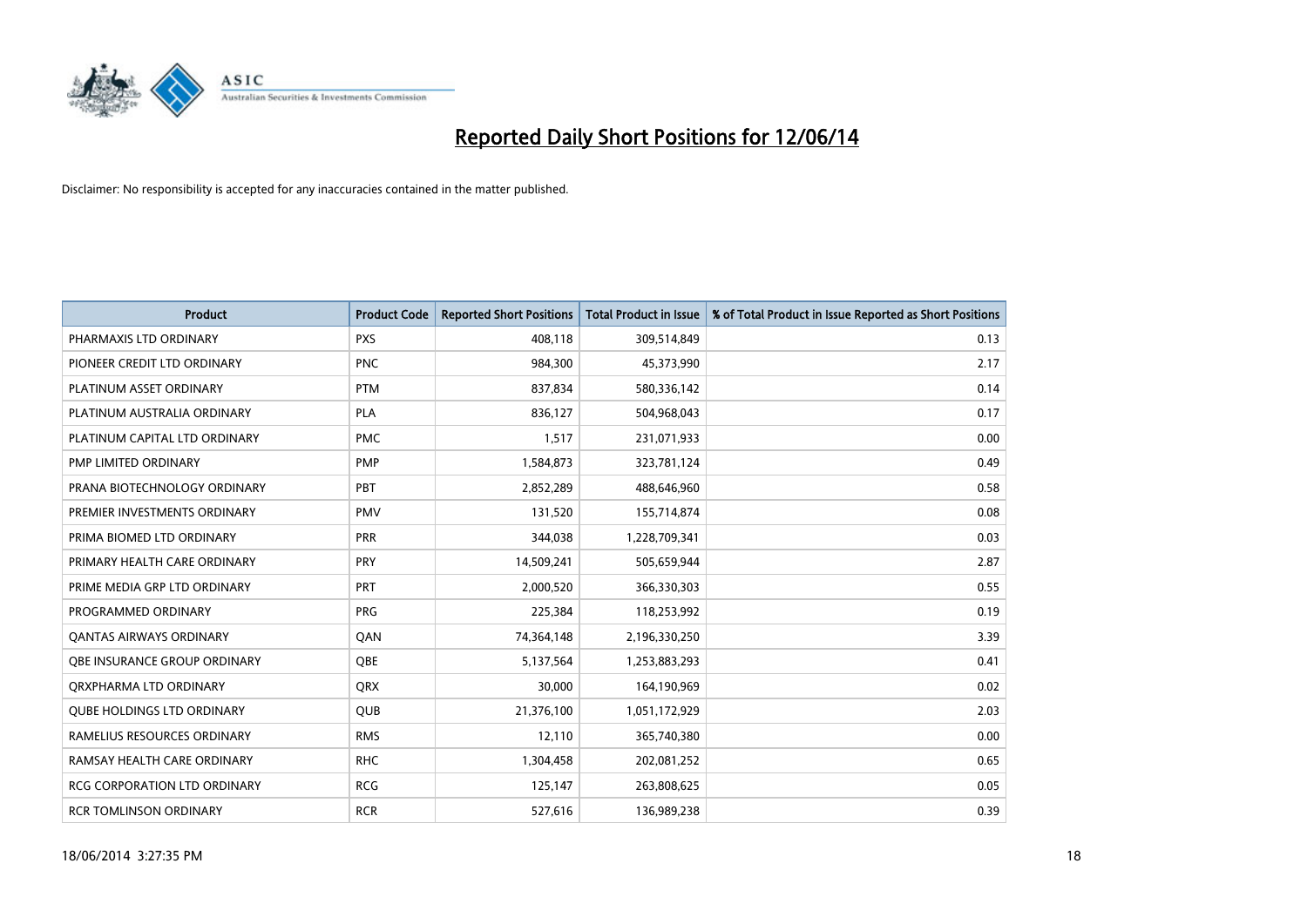

| <b>Product</b>                      | <b>Product Code</b> | <b>Reported Short Positions</b> | <b>Total Product in Issue</b> | % of Total Product in Issue Reported as Short Positions |
|-------------------------------------|---------------------|---------------------------------|-------------------------------|---------------------------------------------------------|
| <b>REA GROUP ORDINARY</b>           | <b>REA</b>          | 1,041,609                       | 131,714,699                   | 0.79                                                    |
| RECALL HOLDINGS LTD ORDINARY        | <b>REC</b>          | 2,981,005                       | 312,836,448                   | 0.95                                                    |
| RECKON LIMITED ORDINARY             | <b>RKN</b>          | 1,323,092                       | 126,913,066                   | 1.04                                                    |
| RED FORK ENERGY ORDINARY            | <b>RFE</b>          | 1,804,569                       | 501,051,719                   | 0.36                                                    |
| REDBANK ENERGY LTD ORDINARY         | <b>AEJ</b>          | 13                              | 786,287                       | 0.00                                                    |
| REECE AUSTRALIA LTD. ORDINARY       | <b>REH</b>          | 16                              | 99,600,000                    | 0.00                                                    |
| REED RESOURCES LTD ORDINARY         | <b>RDR</b>          | 1,015                           | 523,453,895                   | 0.00                                                    |
| REGIS RESOURCES ORDINARY            | <b>RRL</b>          | 28,195,126                      | 499,744,095                   | 5.64                                                    |
| RESMED INC CDI 10:1                 | <b>RMD</b>          | 37,002,774                      | 1,402,915,440                 | 2.64                                                    |
| <b>RESOLUTE MINING ORDINARY</b>     | <b>RSG</b>          | 11,111,600                      | 641,189,223                   | 1.73                                                    |
| <b>RESOURCE GENERATION ORDINARY</b> | <b>RES</b>          | 1,220                           | 581,380,338                   | 0.00                                                    |
| RETAIL FOOD GROUP ORDINARY          | <b>RFG</b>          | 5,287,884                       | 144,868,508                   | 3.65                                                    |
| REX MINERALS LIMITED ORDINARY       | <b>RXM</b>          | 662,132                         | 220,519,784                   | 0.30                                                    |
| RIO TINTO LIMITED ORDINARY          | <b>RIO</b>          | 5,285,158                       | 435,758,720                   | 1.21                                                    |
| ROC OIL COMPANY ORDINARY            | <b>ROC</b>          | 3,425,099                       | 687,618,400                   | 0.50                                                    |
| ROYAL WOLF HOLDINGS ORDINARY        | <b>RWH</b>          | 192,532                         | 100,387,052                   | 0.19                                                    |
| RUBIK FINANCIAL LTD. ORDINARY       | <b>RFL</b>          | 41,052                          | 340,999,914                   | 0.01                                                    |
| RURALCO HOLDINGS ORDINARY           | <b>RHL</b>          | 1,000                           | 77,291,069                    | 0.00                                                    |
| SAI GLOBAL LIMITED ORDINARY         | SAI                 | 3,281,717                       | 210,815,541                   | 1.56                                                    |
| SALMAT LIMITED ORDINARY             | <b>SLM</b>          | 54                              | 159,812,799                   | 0.00                                                    |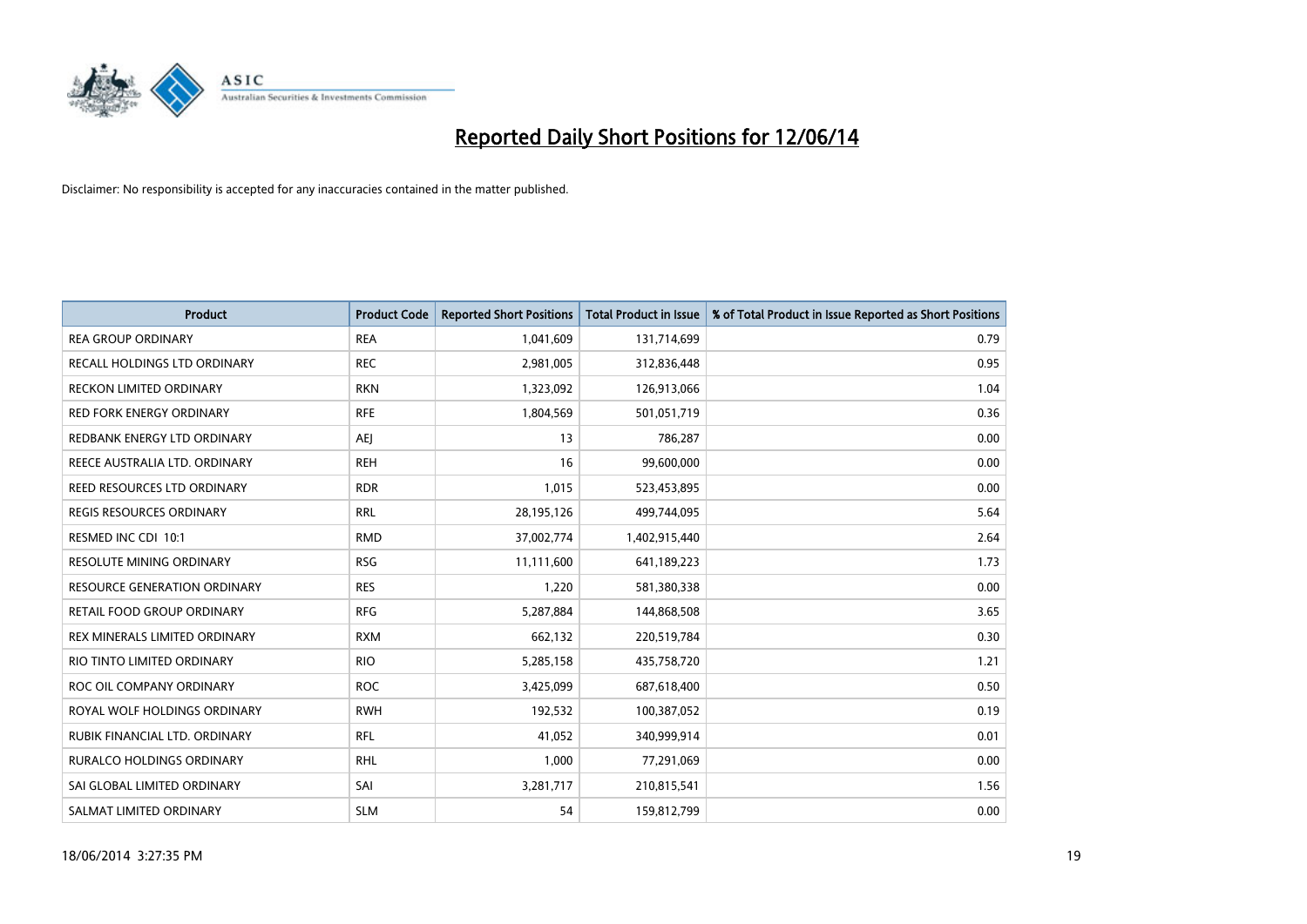

| <b>Product</b>                               | <b>Product Code</b> | <b>Reported Short Positions</b> | <b>Total Product in Issue</b> | % of Total Product in Issue Reported as Short Positions |
|----------------------------------------------|---------------------|---------------------------------|-------------------------------|---------------------------------------------------------|
| SAMSON OIL & GAS LTD ORDINARY                | SSN                 | 18,236,960                      | 2,837,756,933                 | 0.64                                                    |
| SANDFIRE RESOURCES ORDINARY                  | <b>SFR</b>          | 1,784,783                       | 155,640,968                   | 1.15                                                    |
| <b>SANTOS LTD ORDINARY</b>                   | <b>STO</b>          | 5,816,815                       | 975,333,205                   | 0.60                                                    |
| SARACEN MINERAL ORDINARY                     | <b>SAR</b>          | 1,920,624                       | 792,784,738                   | 0.24                                                    |
| <b>SCA PROPERTY GROUP STAPLED SECURITIES</b> | <b>SCP</b>          | 40,947,126                      | 648,628,320                   | 6.31                                                    |
| SEDGMAN LIMITED ORDINARY                     | SDM                 | 1,930,450                       | 227,059,277                   | 0.85                                                    |
| SEEK LIMITED ORDINARY                        | <b>SEK</b>          | 9,524,594                       | 340,384,875                   | 2.80                                                    |
| SELECT HARVESTS ORDINARY                     | SHV                 | 67,554                          | 57,999,427                    | 0.12                                                    |
| SENEX ENERGY LIMITED ORDINARY                | <b>SXY</b>          | 8,609,344                       | 1,145,083,917                 | 0.75                                                    |
| SERVCORP LIMITED ORDINARY                    | SRV                 | 8,420                           | 98,432,275                    | 0.01                                                    |
| SERVICE STREAM ORDINARY                      | <b>SSM</b>          | 30                              | 386,389,873                   | 0.00                                                    |
| SEVEN GROUP HOLDINGS ORDINARY                | <b>SVW</b>          | 305,531                         | 305,294,332                   | 0.10                                                    |
| SEVEN WEST MEDIA LTD ORDINARY                | <b>SWM</b>          | 3,970,897                       | 999,160,872                   | 0.40                                                    |
| SFG AUSTRALIA LTD ORDINARY                   | <b>SFW</b>          | 2,071                           | 734,531,160                   | 0.00                                                    |
| SG FLEET GROUP LTD ORDINARY                  | SGF                 | 795,625                         | 242,691,826                   | 0.33                                                    |
| SIGMA PHARMACEUTICAL ORDINARY                | <b>SIP</b>          | 15,232,101                      | 1,112,511,644                 | 1.37                                                    |
| SILEX SYSTEMS ORDINARY                       | <b>SLX</b>          | 3,207,130                       | 170,367,734                   | 1.88                                                    |
| SILVER CHEF LIMITED ORDINARY                 | SIV                 | 94,734                          | 29,333,629                    | 0.32                                                    |
| SILVER LAKE RESOURCE ORDINARY                | <b>SLR</b>          | 25,217,695                      | 503,233,971                   | 5.01                                                    |
| SIMS METAL MGMT LTD ORDINARY                 | SGM                 | 12,449,313                      | 204,601,321                   | 6.08                                                    |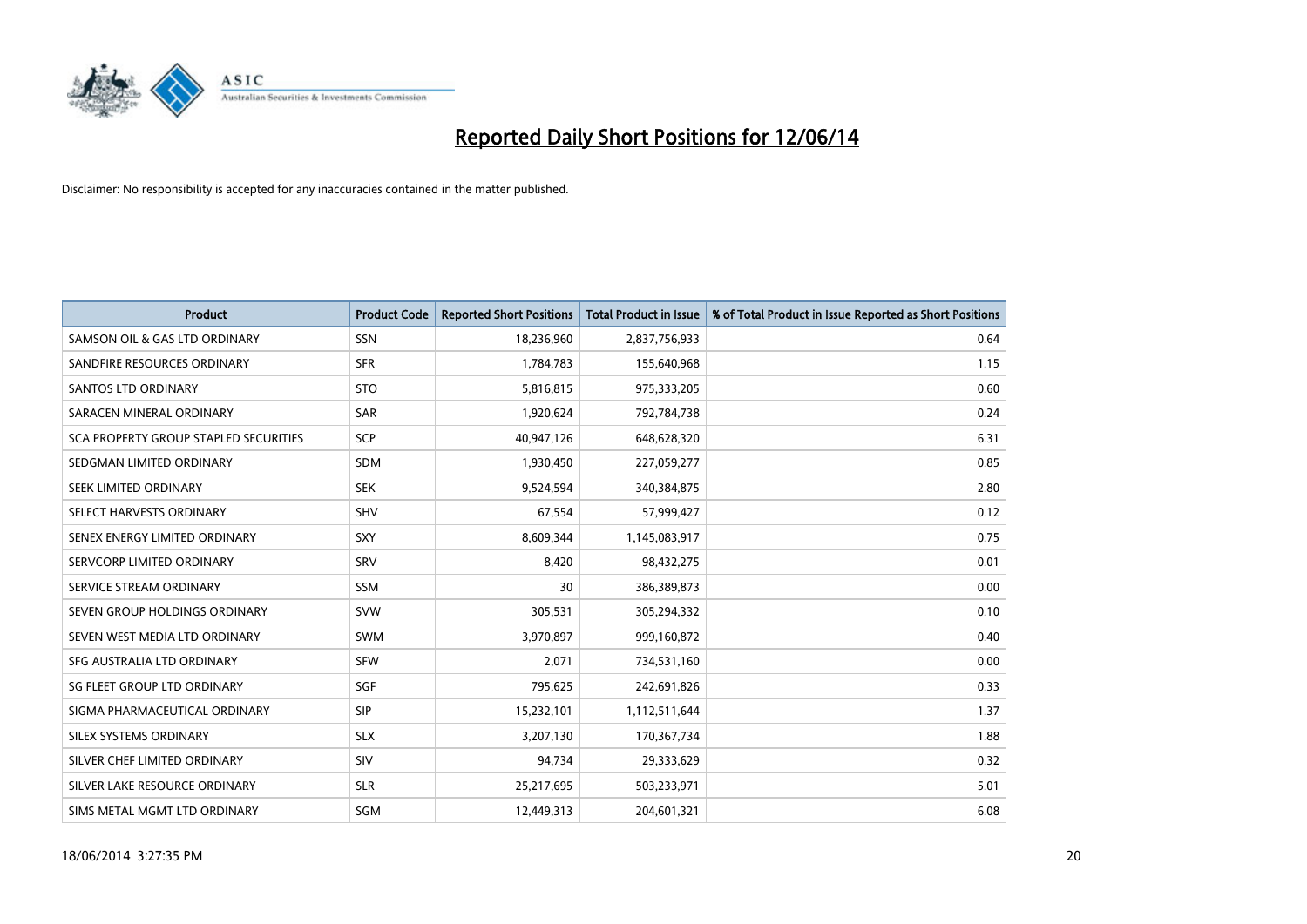

| <b>Product</b>                           | <b>Product Code</b> | <b>Reported Short Positions</b> | <b>Total Product in Issue</b> | % of Total Product in Issue Reported as Short Positions |
|------------------------------------------|---------------------|---------------------------------|-------------------------------|---------------------------------------------------------|
| SINGAPORE TELECOMM. CHESS DEPOSITARY INT | SGT                 | 15,389,222                      | 138,054,754                   | 11.15                                                   |
| SINO GAS ENERGY ORDINARY                 | SEH                 | 2,475,719                       | 1,530,457,040                 | 0.16                                                    |
| SIRIUS RESOURCES NL ORDINARY             | <b>SIR</b>          | 12,796,169                      | 262,030,167                   | 4.88                                                    |
| SIRTEX MEDICAL ORDINARY                  | <b>SRX</b>          | 115,116                         | 56,108,439                    | 0.21                                                    |
| SKILLED GROUP LTD ORDINARY               | <b>SKE</b>          | 1,667,802                       | 235,254,496                   | 0.71                                                    |
| SKY NETWORK ORDINARY                     | <b>SKT</b>          | 59,636                          | 389,139,785                   | 0.02                                                    |
| SKYCITY ENT GRP LTD ORDINARY             | <b>SKC</b>          | 154,221                         | 582,088,094                   | 0.03                                                    |
| <b>SLATER &amp; GORDON ORDINARY</b>      | SGH                 | 6,937,407                       | 204,338,625                   | 3.40                                                    |
| SMS MANAGEMENT. ORDINARY                 | <b>SMX</b>          | 3,066,381                       | 70,099,763                    | 4.37                                                    |
| SONIC HEALTHCARE ORDINARY                | <b>SHL</b>          | 2,922,128                       | 400,811,556                   | 0.73                                                    |
| SOUL PATTINSON (W.H) ORDINARY            | SOL                 | 8,830                           | 239,395,320                   | 0.00                                                    |
| SOUTH BOULDER MINES ORDINARY             | <b>STB</b>          | 1                               | 129,277,826                   | 0.00                                                    |
| SP AUSNET STAPLED SECURITIES             | <b>SPN</b>          | 41,866,757                      | 3,386,607,080                 | 1.24                                                    |
| SPARK INFRASTRUCTURE STAPLED US PROHIBT. | SKI                 | 14,622,804                      | 1,440,370,628                 | 1.02                                                    |
| SPDR 200 FUND ETF UNITS                  | <b>STW</b>          | 11,067                          | 45,026,368                    | 0.02                                                    |
| SPDR 200 RESOURCES ETF UNITS             | <b>OZR</b>          | 188                             | 1,601,962                     | 0.01                                                    |
| SPECIALTY FASHION ORDINARY               | <b>SFH</b>          | 578,342                         | 192,236,121                   | 0.30                                                    |
| SPOTLESS GRP HLD LTD ORDINARY            | <b>SPO</b>          | 9,776,552                       | 1,098,290,178                 | 0.89                                                    |
| ST BARBARA LIMITED ORDINARY              | <b>SBM</b>          | 20,676,305                      | 488,074,077                   | 4.24                                                    |
| STARPHARMA HOLDINGS ORDINARY             | SPL                 | 14,010,298                      | 284,914,680                   | 4.92                                                    |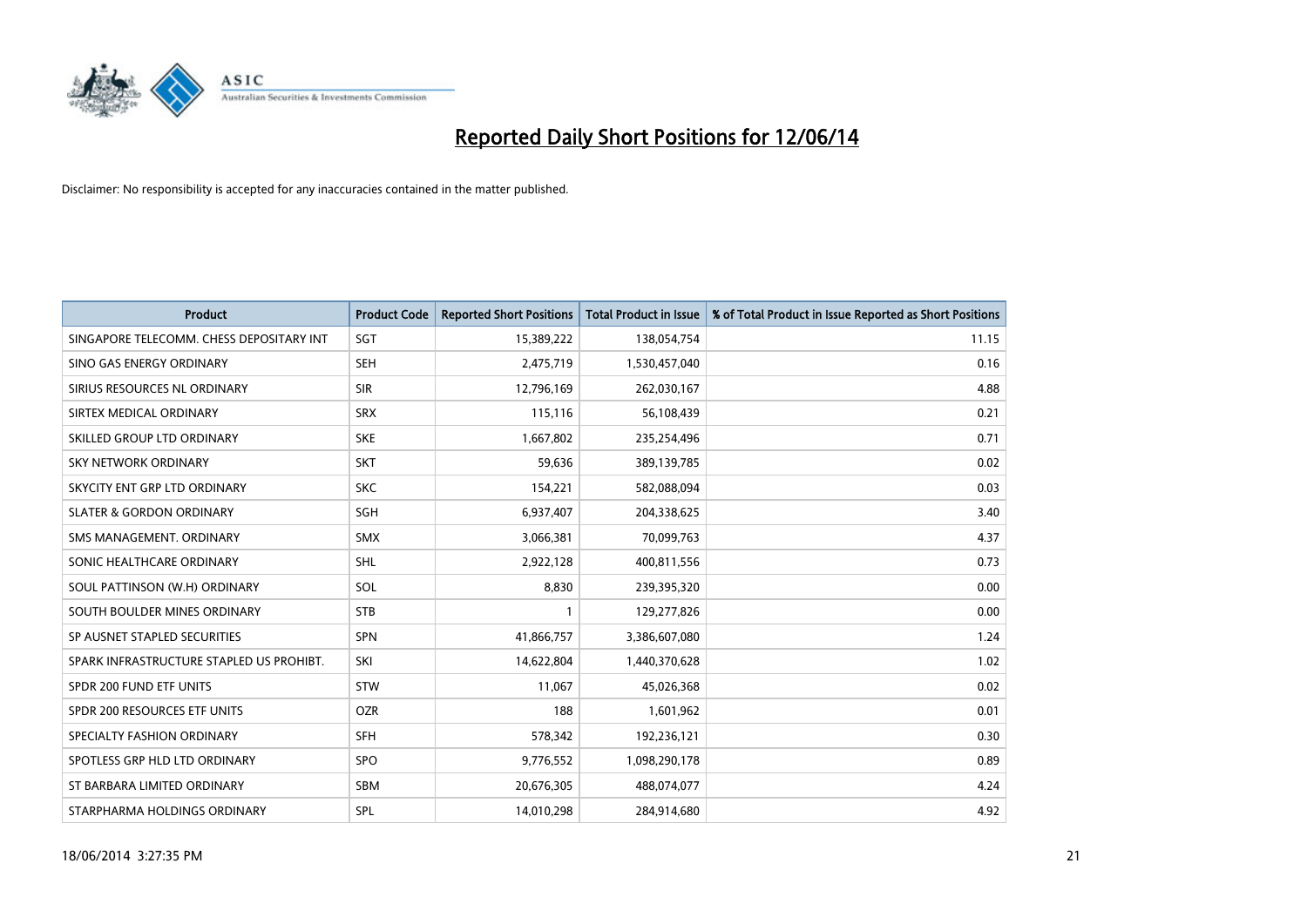

| <b>Product</b>                     | <b>Product Code</b> | <b>Reported Short Positions</b> | <b>Total Product in Issue</b> | % of Total Product in Issue Reported as Short Positions |
|------------------------------------|---------------------|---------------------------------|-------------------------------|---------------------------------------------------------|
| STEADFAST GROUP LTD ORDINARY       | <b>SDF</b>          | 2,322,587                       | 501,638,307                   | 0.46                                                    |
| STH CRS ELECT ENGNR ORDINARY       | <b>SXE</b>          | 19,573                          | 161,523,130                   | 0.01                                                    |
| STHN CROSS MEDIA ORDINARY          | <b>SXL</b>          | 21,186,729                      | 705,246,986                   | 3.00                                                    |
| STOCKLAND UNITS/ORD STAPLED        | SGP                 | 23,649,559                      | 2,326,978,560                 | 1.02                                                    |
| STRAITS RES LTD. ORDINARY          | SRO                 | 28,747                          | 1,217,730,293                 | 0.00                                                    |
| STRIKE ENERGY LTD ORDINARY         | <b>STX</b>          | 3,727                           | 833,330,946                   | 0.00                                                    |
| STW COMMUNICATIONS ORDINARY        | SGN                 | 2,505,849                       | 403,828,512                   | 0.62                                                    |
| SUNCORP GROUP LTD ORDINARY         | <b>SUN</b>          | 11,743,893                      | 1,286,600,980                 | 0.91                                                    |
| SUNDANCE ENERGY ORDINARY           | <b>SEA</b>          | 11,768,172                      | 547,675,861                   | 2.15                                                    |
| SUNDANCE RESOURCES ORDINARY        | <b>SDL</b>          | 83,985,140                      | 3,079,369,367                 | 2.73                                                    |
| SUNLAND GROUP LTD ORDINARY         | <b>SDG</b>          | 78,666                          | 181,710,087                   | 0.04                                                    |
| SUPER RET REP LTD ORDINARY         | SUL                 | 1,699,737                       | 196,731,620                   | 0.86                                                    |
| SYD AIRPORT STAPLED US PROHIBIT.   | <b>SYD</b>          | 14,366,590                      | 2,216,216,041                 | 0.65                                                    |
| SYRAH RESOURCES ORDINARY           | <b>SYR</b>          | 6,269,325                       | 162,500,614                   | 3.86                                                    |
| TABCORP HOLDINGS LTD ORDINARY      | <b>TAH</b>          | 13,666,568                      | 762,954,019                   | 1.79                                                    |
| TANAMI GOLD NL ORDINARY            | <b>TAM</b>          | 1                               | 1,175,097,046                 | 0.00                                                    |
| <b>TANGIERS PETROLEUM ORDINARY</b> | <b>TPT</b>          | 31,251                          | 198,266,103                   | 0.02                                                    |
| TAP OIL LIMITED ORDINARY           | <b>TAP</b>          | 36,657                          | 242,237,221                   | 0.02                                                    |
| TASSAL GROUP LIMITED ORDINARY      | <b>TGR</b>          | 52,152                          | 146,507,029                   | 0.04                                                    |
| <b>TATTS GROUP LTD ORDINARY</b>    | <b>TTS</b>          | 29,181,986                      | 1,434,447,341                 | 2.03                                                    |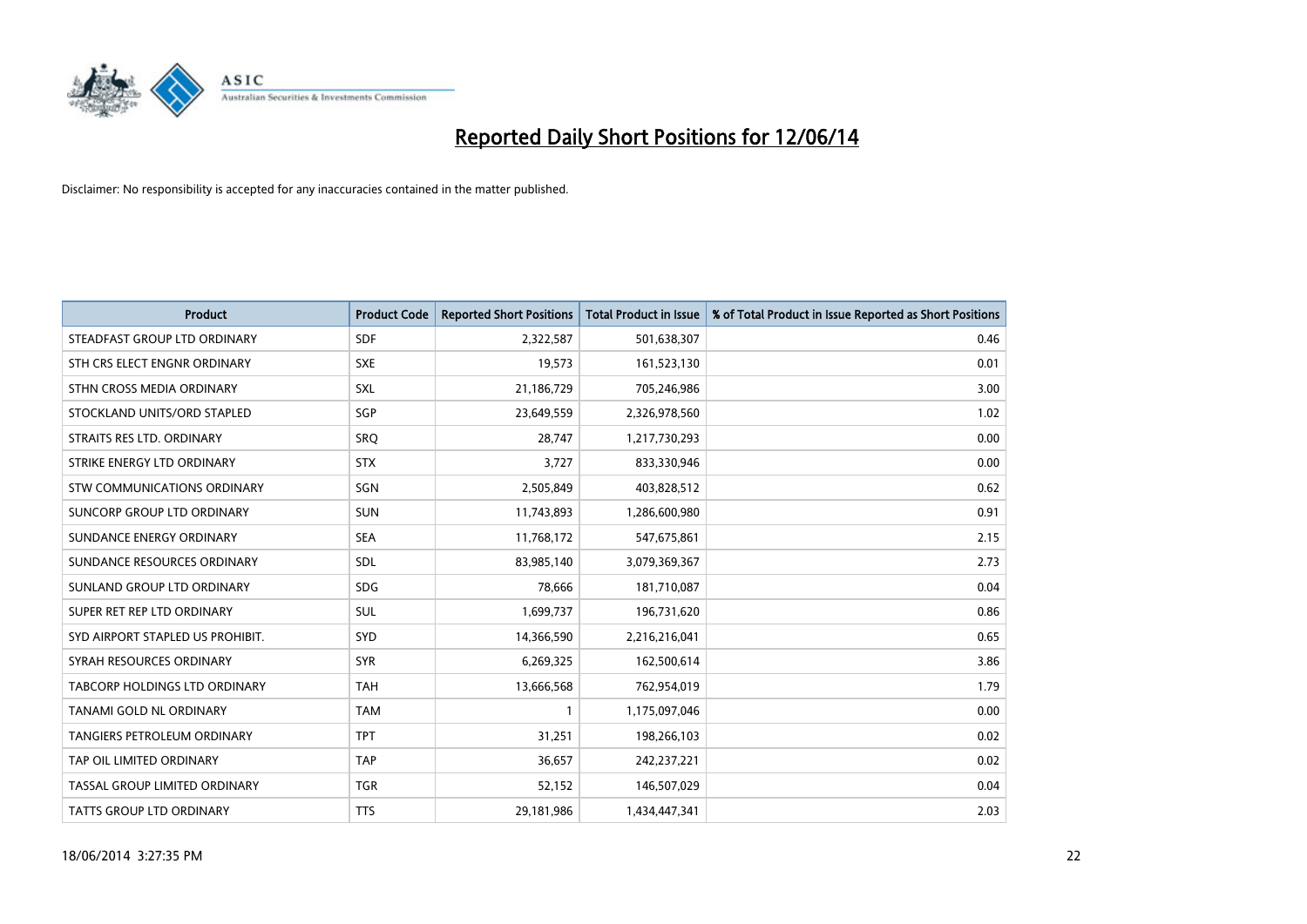

| <b>Product</b>                       | <b>Product Code</b> | <b>Reported Short Positions</b> | <b>Total Product in Issue</b> | % of Total Product in Issue Reported as Short Positions |
|--------------------------------------|---------------------|---------------------------------|-------------------------------|---------------------------------------------------------|
| <b>TECHNOLOGY ONE ORDINARY</b>       | <b>TNE</b>          | 231,084                         | 307,751,455                   | 0.08                                                    |
| TELECOM CORPORATION ORDINARY         | <b>TEL</b>          | 8,215,627                       | 1,828,530,844                 | 0.45                                                    |
| TELSTRA CORPORATION, ORDINARY        | <b>TLS</b>          | 19,785,558                      | 12,443,074,357                | 0.16                                                    |
| TEN NETWORK HOLDINGS ORDINARY        | <b>TEN</b>          | 165,714,908                     | 2,630,984,596                 | 6.30                                                    |
| TERANGA GOLD CORP CDI 1:1            | TGZ                 | 131,549                         | 95,839,726                    | 0.14                                                    |
| TFS CORPORATION LTD ORDINARY         | <b>TFC</b>          | 2,012,928                       | 324,157,408                   | 0.62                                                    |
| THE REJECT SHOP ORDINARY             | <b>TRS</b>          | 3,210,947                       | 28,826,248                    | 11.14                                                   |
| THORN GROUP LIMITED ORDINARY         | <b>TGA</b>          | 41.802                          | 149,494,813                   | 0.03                                                    |
| TIGER RESOURCES ORDINARY             | <b>TGS</b>          | 1,345,804                       | 838,897,617                   | 0.16                                                    |
| TITAN ENERGY SERVICE ORDINARY        | <b>TTN</b>          | 16,633                          | 50,561,915                    | 0.03                                                    |
| TOLL HOLDINGS LTD ORDINARY           | <b>TOL</b>          | 27,984,142                      | 717,133,875                   | 3.90                                                    |
| TOX FREE SOLUTIONS ORDINARY          | <b>TOX</b>          | 3,143,334                       | 133,752,359                   | 2.35                                                    |
| TPG TELECOM LIMITED ORDINARY         | <b>TPM</b>          | 10,964,067                      | 793,808,141                   | 1.38                                                    |
| <b>TRADE ME GROUP ORDINARY</b>       | <b>TME</b>          | 1,612,537                       | 396,584,956                   | 0.41                                                    |
| <b>TRANSFIELD SERVICES ORDINARY</b>  | <b>TSE</b>          | 39,788,794                      | 512,457,716                   | 7.76                                                    |
| TRANSPACIFIC INDUST. ORDINARY        | <b>TPI</b>          | 12,618,386                      | 1,578,786,704                 | 0.80                                                    |
| TRANSURBAN GROUP TRIPLE STAPLED SEC. | TCL                 | 14,541,029                      | 1,896,384,069                 | 0.77                                                    |
| <b>TREASURY GROUP ORDINARY</b>       | <b>TRG</b>          | 17,307                          | 23,070,755                    | 0.08                                                    |
| TREASURY WINE ESTATE ORDINARY        | <b>TWE</b>          | 30,242,494                      | 649,427,560                   | 4.66                                                    |
| TRITON MIN LTD ORDINARY              | <b>TON</b>          | 261,401                         | 257,856,126                   | 0.10                                                    |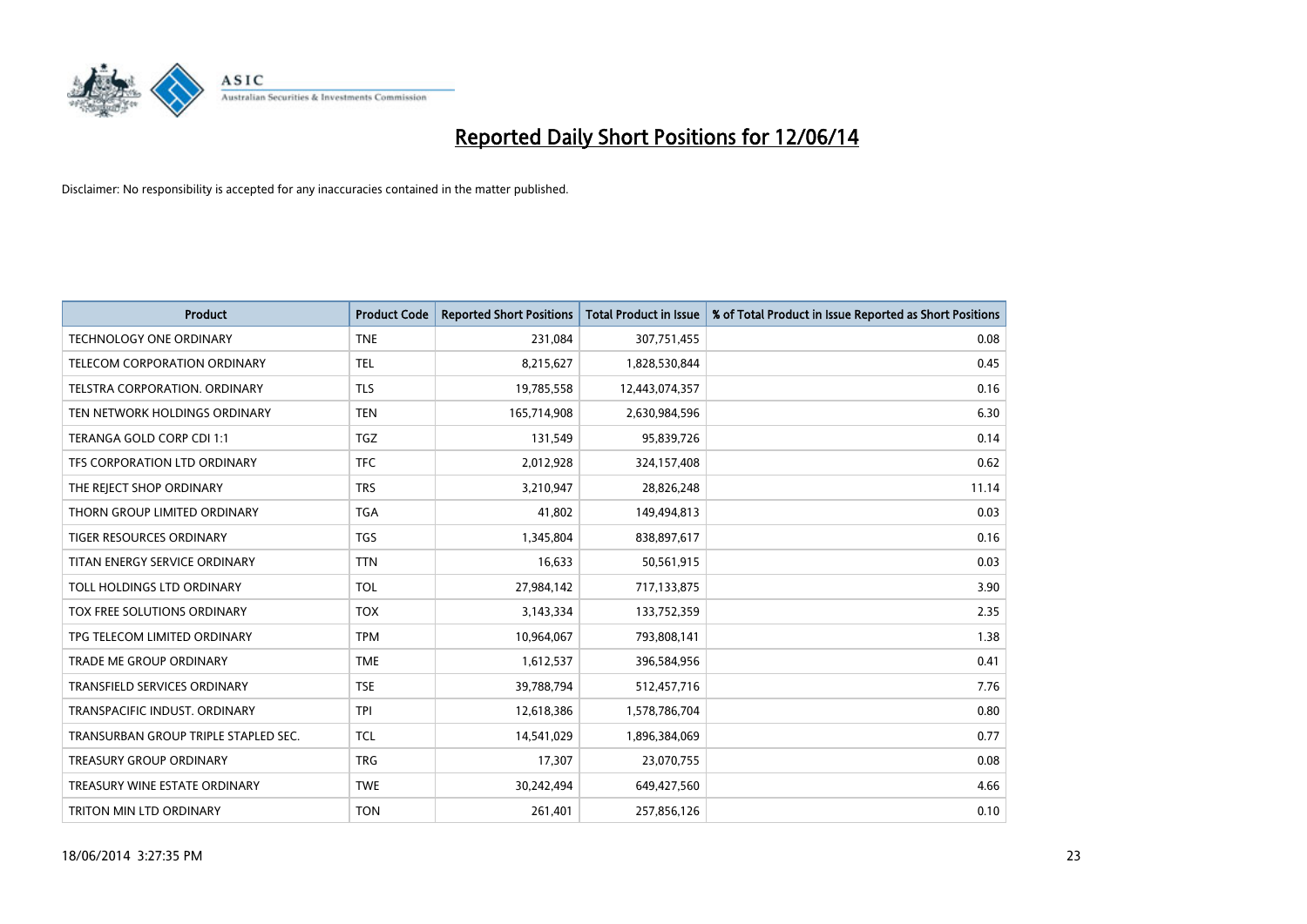

| <b>Product</b>                     | <b>Product Code</b> | <b>Reported Short Positions</b> | <b>Total Product in Issue</b> | % of Total Product in Issue Reported as Short Positions |
|------------------------------------|---------------------|---------------------------------|-------------------------------|---------------------------------------------------------|
| TROY RESOURCES LTD ORDINARY        | <b>TRY</b>          | 3,238,200                       | 195,034,997                   | 1.66                                                    |
| TWENTY-FIRST FOX INC B VOTING CDI  | <b>FOX</b>          | 9,824                           | 135,666,441                   | 0.01                                                    |
| UGL LIMITED ORDINARY               | UGL                 | 18,685,369                      | 166,511,240                   | 11.22                                                   |
| UNILIFE CORPORATION CDI 6:1        | <b>UNS</b>          | 120,000                         | 264,454,422                   | 0.05                                                    |
| US MASTERS RES FUND ORDINARY UNITS | <b>URF</b>          | 27                              | 263,972,915                   | 0.00                                                    |
| UXC LIMITED ORDINARY               | <b>UXC</b>          | 3,200,613                       | 322,039,934                   | 0.99                                                    |
| VEDA GROUP LTD ORDINARY            | <b>VED</b>          | 13,827,593                      | 842,055,406                   | 1.64                                                    |
| VILLAGE ROADSHOW LTD ORDINARY      | <b>VRL</b>          | 1,431,279                       | 159,504,142                   | 0.90                                                    |
| VIRGIN AUS HLDG LTD ORDINARY       | <b>VAH</b>          | 60,917,798                      | 3,514,825,734                 | 1.73                                                    |
| <b>VIRTUS HEALTH LTD ORDINARY</b>  | <b>VRT</b>          | 3,284,307                       | 79,722,678                    | 4.12                                                    |
| VISION EYE INSTITUTE ORDINARY      | <b>VEI</b>          | 75,454                          | 161,017,230                   | 0.05                                                    |
| <b>VOCATION LTD ORDINARY</b>       | <b>VET</b>          | 11,191,970                      | 202,899,894                   | 5.52                                                    |
| <b>VOCUS COMMS LTD ORDINARY</b>    | <b>VOC</b>          | 420,656                         | 92,934,834                    | 0.45                                                    |
| WARRNAMBOOL CHEESE ORDINARY        | <b>WCB</b>          | 19                              | 56,098,797                    | 0.00                                                    |
| <b>WATPAC LIMITED ORDINARY</b>     | <b>WTP</b>          | 4,919                           | 186,489,922                   | 0.00                                                    |
| <b>WDS LIMITED ORDINARY</b>        | <b>WDS</b>          | 14,372                          | 144,740,614                   | 0.01                                                    |
| WEBJET LIMITED ORDINARY            | <b>WEB</b>          | 1,699,595                       | 79,397,959                    | 2.14                                                    |
| <b>WESFARMERS LIMITED ORDINARY</b> | <b>WES</b>          | 3,887,561                       | 1,143,274,951                 | 0.34                                                    |
| WESTERN AREAS LTD ORDINARY         | <b>WSA</b>          | 17,763,706                      | 232,310,014                   | 7.65                                                    |
| WESTERN DESERT RES. ORDINARY       | <b>WDR</b>          | 5,651,831                       | 620,049,919                   | 0.91                                                    |